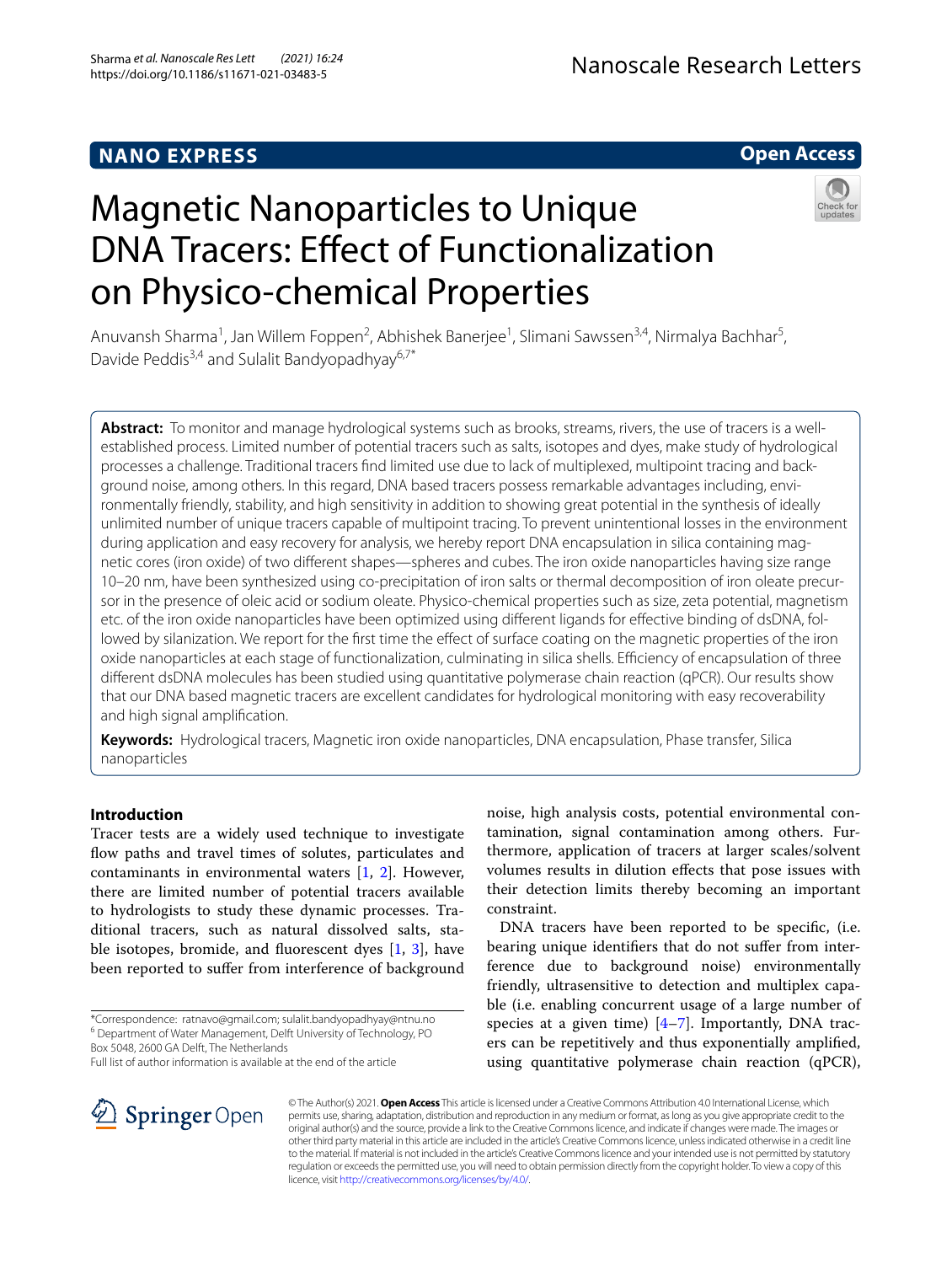theoretically pushing the detection sensitivity down to one molecule [\[8](#page-14-5), [9](#page-14-6)]. Hence, tracers containing DNA require a detection amount that is orders of magnitude lower than that of traditional tracers.

Foppen et al. and Sharma et al. were the first to test DNA as an applied tracer in surface water. Foppen et al. [[10–](#page-14-7)[12](#page-14-8)] compared the breakthrough and recovery rates of six different free DNA tracers and a conservative tracer in several stream channel experiments. These DNA tracers showed consistent advective–dispersive transport properties, but low mass recovery for the free DNA tracers (3–53%) compared with the conservative tracer (67– 106%) [\[10](#page-14-7)]. This mass loss of the free DNA tracers was attributed to adsorption onto sediment particles, decay and/or biological uptake by microorganisms. Encapsulating DNA inside a protective shell was therefore suggested in order to enhance the longevity of the tracer.

To our knowledge, there are four types of encapsulated DNA tracers reported in the literature—(1) DNA wrapped and stabilized by a combination of polyamidoamine (PAA), a cationic homopolymer and a poly(ethylene) glycol (PEG)-poly(amidiamine) (PAA)- PEG copolymer (Garnett particle) [[13](#page-14-9)], (2) iron oxide nanoparticles (IONPs) plus DNA, encapsulated by polylactic acid (PLA) (Sharma particle) [[12\]](#page-14-8), (3) silica core, surrounded by a layer of DNA and protected again by silica (Paunescu particle)  $[14, 15]$  $[14, 15]$  $[14, 15]$  $[14, 15]$  and (4) magnetite with DNA wrapped around them and protected by silica cover (Puddu particle) [\[4](#page-14-3)]. In case of the latter two, DNA is encapsulated within silica shells, that have been shown to be heat and radical resistant, whereby isolating the DNA completely from the environment. However, in these studies, a single type of DNA has been used for fabrication of the tracer. More importantly, there is no report of how the magnetic properties of the tracers change during the functionalization process. This is important to understand since the rationale behind incorporating magnetic nanoparticles (MNPs) lies in fast and easy magnetic separation, better sample handling, absence of sample volume limitations and up-concentration. Studies so far have focussed only on magnetite as the core of the tracer. Particle size and shape of the IONPs among other factors have a crucial role in determining the magnetic properties of the tracers and in turn their magnetic harvesting for separation and analysis.

To obtain a precise control over the particle's size, shape and morphology and eventually, their magnetic properties, IONPs can be synthesized using thermal decomposition route. This refers to decomposition of iron precursors such as acetylacetonate, stearate, oleate or pentacarbonyl in the presence of stabilizing ligands in an organic solvent at high temperatures [[16–](#page-14-12)[19](#page-14-13)]. The finer control over particle size originates from temporal

separation of nucleation and growth windows that promotes narrower size distributions in comparison to the more prevalent co-precipitation route. However, the obtained nanoparticles (NPs) in the former case are in organic phase that limits their use in environmental and biomedical applications [[20–](#page-14-14)[22\]](#page-14-15). Several reports have shown that the phase transfer of these NPs may be achieved using specific ligands such as tetra methyl ammonium hydroxide (TMAH), hexadecyltrimethylammonium bromide (CTAB), poly-ethylene glycol (PEG), sodium citrate (Na-citrate) and so on, guided by the synthesis route and application downstream [[23](#page-14-16)[–25](#page-14-17)]. Phase transfer however influences subsequent functionalization steps of tracer synthesis, such as binding of the DNA to the core, tracer encapsulation, etc. In cases, where the effect of particle's size, shape and morphology on functionalization needs to be investigated, selecting the same phase transfer methodology for all the particle types deems necessary. In order to achieve this, developing repeatable and tunable protocols becomes utmost important.

Further, functionalization steps can impact the magnetic properties of the final tracer particle, whereby affecting their applicability downstream. In fact, the molecular coating can strongly influence surface magnetism of the particles, altering the magnetic properties [[26,](#page-14-18) [27\]](#page-14-19). An understanding of how the physico-chemical properties vary subsequently with the functionalization route is believed to be a precursor in understanding the final functional properties of the tracers. However, such reports are missing in literature. Herein, we report a robust approach to synthesize spinel IONPs via co-precipitation and thermal decomposition routes, followed by functionalization with three different types of doublestranded DNA (dsDNA). The type of the dsDNA used for functionalization provides for the uniqueness of the tracer. Thereafter, we silanize the DNA functionalized IONPs to encapsulate the DNA inside a protective shell, thereby producing customizable, hydrological tracers bearing unique DNA tracer moieties. Our work reports, for the first time, how the magnetic properties alter along the functionalization route—from IONPs to DNA based magnetic tracers, with an aim to understand structureproperties relations for the tracers.

## <span id="page-1-0"></span>**Method Section**

Iron(II)chloride tetrahydrate  $(FeCl<sub>2</sub>.4H<sub>2</sub>O<sub>2</sub> \ge 99\%).$ 1-octadecene (ODE, technical grade 90%), oleic acid (OA, technical grade 90%), sodium citrate dihydrate (Na-citrate,  $\geq$  99%), tetramethylammonium hydroxide solution (TMAH, ACS reagent) and tetraethyl orthosilicate (TEOS, reagent grade 98%) were purchased from Sigma-Aldrich® (Schnelldorf, Germany).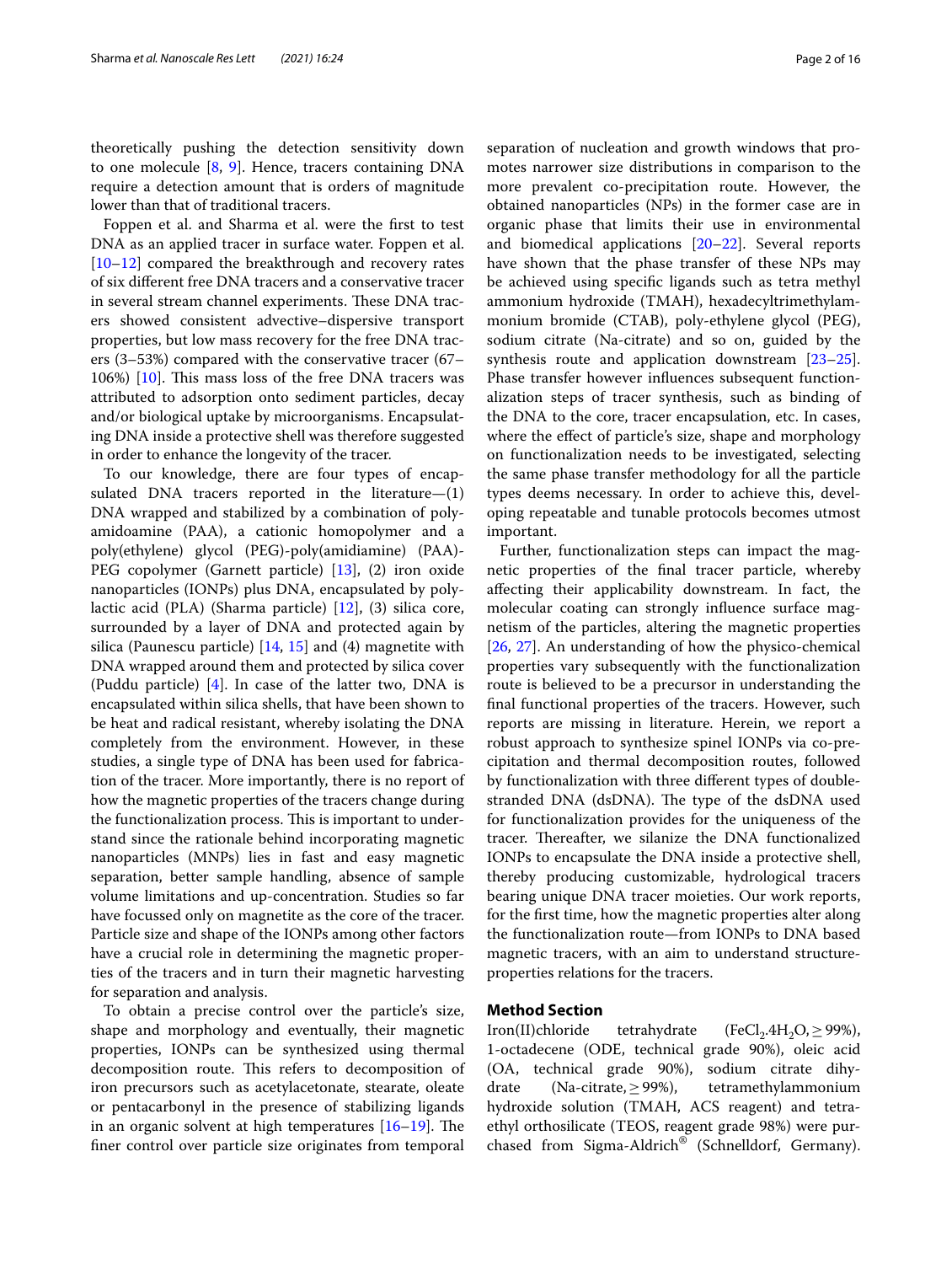Cetyltrimethylammonium bromide (CTAB,  $\geq$  99%) and iron(III)chloride hexahydrate (FeCl<sub>3</sub>.6H<sub>2</sub>O,  $\geq$  99%) were bought from Acros Organics® (Geel, Belgium). Trimethoxysilylpropyl-N,N,N-trimethylammonium chloride (TMAPS, in 50% methanol) and sodium oleate (> 97%) were purchased from abcr® (Karlsruhe, Germany) and Tokyo Chemical Industry (TCI, Japan), respectively. Ammonium hydroxide solution (25 wt%) was bought from Merck Life Sciences AS. The 3 dsDNA namely, T21, GM5 and GM6 were supplied by Biolegio B.V. (Nijmegen, Netherlands) and further details regarding the dsDNA can be found in the Additional information 1 (SI, Materials and Methods). All the chemicals were used as received without any further purification or modification. All solutions were prepared using distilled de-ionized water (MilliQ water), having a resistivity ~ 18.2 M $\Omega$ /cm at 25 ℃, taken from Simplicity® Millipore (Darmstadt, Germany) water purification system.

## **Synthesis of IONPs**

## **Co‑precipitation**

The synthesis process has been adapted from previously reported studies and involves weighing 84.6 mg of MilliQ water in a beaker and adding 15.4 mL of 25% (wt)  $NH<sub>4</sub>OH$  solution to prepare a 1 M solution [[4\]](#page-14-3). Separately, 8.0 g of FeCl2.4H2O and 21.6 g of  $FeCl<sub>3</sub>·6H<sub>2</sub>O$ were weighed and dissolved in 100 mL MilliQ water in a volumetric flask. 10 mL of this solution was added to 100 mL of 1 M ammonia solution dropwise (using a burette), the reaction being kept under vigorous stirring. The NPs were obtained using magnetic separation by several washing cycles with water. These particles have been referred to as 'Mag' in this report.

## **Thermal Decomposition**

Spherical and cubic IONPs were synthesised using thermal decomposition of Fe oleate precursor at elevated temperatures in inert (argon) atmosphere. The temperature of the reaction was raised using a temperature controller (MRC® Heating mantle 100 mL with analog control and Digital 4 programs  $\times$  16 segment programmer) for precise control of the heating rate.

Iron Oleate The iron-oleate complex was prepared using our previously reported protocol [\[28](#page-14-20)]. In essence, 5.40 g of  $FeCl<sub>3</sub>·6H<sub>2</sub>O$  and 18.25 g of sodium oleate were dissolved in a mixture of solvents consisting of 40 mL ethanol, 30 mL deionized water and 70 mL hexane, in 250 mL round bottom flask. The resulting solution was refluxed at 70 °C for 4 h under vigorous stirring using a bar magnet. The resulting dark red organic phase, containing iron oleate complex, was transferred to a separator funnel and washed three times with MilliQ water. The remaining hexane solution was evaporated in a Heidolph rotary evaporator ( $T= 70$  °C) to yield a highly viscous dark red liquid of iron oleate.

Iron Oleate: Spheres (SNPs) The synthesis protocol, adapted and modified from previous works conducted by our group, involved mixing 1.6 g of iron oleate, 600 µL OA and 25 mL 1-octadecene (ODE) in a three-necked glass reactor, placed over a heating mantle fitted with a cooling water condenser [[28](#page-14-20)]. The reaction was carried out under argon atmosphere. The temperature of the reactor was ramped from room temperature to 320 ℃ at 3 ℃/min. The reaction was maintained at 320 ℃ for 45 min after which the solution was cooled down to room temperature. NPs were then washed using hexane and precipitated out using a mixture of isopropanol and hexane. The particles were magnetically separated and washed thrice using acetone before finally redispersing in a known volume of toluene.

Iron Oleate: Cubes (CNPs) Adapted and modified from our group's work, in a typical synthesis, 0.833 g of iron oleate, 213 mg sodium oleate and 14 mL ODE were heated in a three-necked glass reactor placed on a heating mantle, fitted with a cooling water condenser, to 325 ℃ at 2.8 ℃/min under argon atmosphere [\[29](#page-14-21)]. The reaction was maintained at 325 ℃ for 45 min after which the NPs were cooled to room temperature. NPs were then washed using hexane and precipitated out using a mixture of isopropanol and hexane. The particles were magnetically separated and washed thrice using acetone before finally redispersing in a known volume of toluene.

## **Growth Kinetics**

We characterized the growth of SNPs obtained from the decomposition of iron oleate precursor in ODE. Small sample volumes were taken at defined time intervals and analysed using transmission electron microscopy (TEM) and Fourier transform infrared (FTIR) spectroscopy without further cleaning.

We have developed a mechanistic model and carried out kinetic Monte Carlo simulation to understand the growth kinetics of the NPs following our previous work [[30\]](#page-14-22). Our simulation data matched the mean of the particle size distribution (PSD) obtained from analysing the TEM images of SNPs presented in this work. The details of the simulation are reported in the Additional information 1 (Sect. [2](#page-1-0)).

## **Phase Transfer and Functionalization of IONPs**

Phase transfer of SNPs and CNPs was carried out using either CTAB, Na-Citrate or TMAH. The detailed procedure can be found in the Additional information 1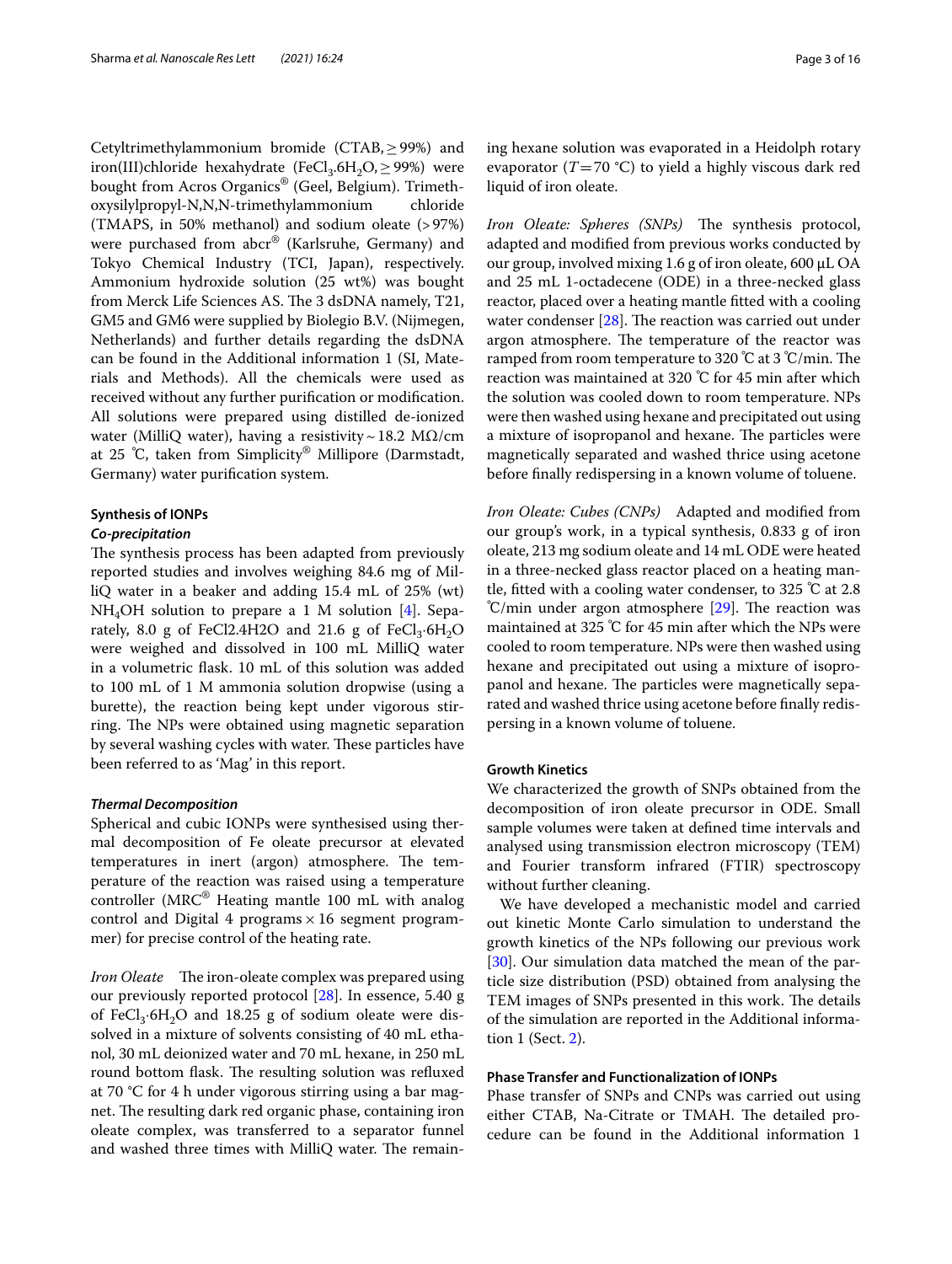(Sect. [3\)](#page-4-0). Once the NPs were successfully phase transferred, they were redispersed either in MilliQ water or isopropanol before further analysis or functionalization. For Mag, direct functionalization was carried out, since the NPs were already dispersed in aqueous phase.

A known amount of IONPs in water (Mag, SNPs and CNPs) were taken and cleaned thrice with isopropanol before finally dispersing in 1 mL isopropanol in a 1.5 mL Eppendorf tube. 10 µL of TMAPS was added to the IONP solution and put on overnight shaking. The samples were collected afterwards, cleaned thrice with isopropanol and redispersed in 1 ml isopropanol.

In a process to functionalize IONPs with dsDNA, a known quantity of IONPs functionalized with TMAPS (Table [1\)](#page-3-0) was added to a predetermined amount of dsDNA (optimized through preliminary experiments) in a 1.5 mL Eppendorf tube. The solution was kept at rest and allowed to react for 4 min. The DNA functionalised NPs were then magnetically separated and cleaned three times with MilliQ water and finally redispersed in 0.5 mL MilliQ water.

After successful binding of dsDNA, 1 µL TMAPS was added to  $0.5$  mL NP solution followed by 1  $\mu$ L TEOS and the samples were left on shaking for 4 h. 8 µL of TEOS was further added to the solution after 4 h and the shaking was continued for 4 days after which the particles were magnetically separated and cleaned thrice with MilliQ and redispersed in known volume of MilliQ water.

#### **Characterization Techniques**

#### **Transmission Electron Microscopy (TEM)**

High resolution images were taken using the JEOL 2100 transmission electron microscope (Tokyo, Japan) operating at 200 kV. TEM grids were prepared by placing several drops of the dilute solution on a Formvar carboncoated copper grid (Electron Microscopy Sciences) and wiping immediately with Kimberly-Clark wipes to prevent further aggregation owing to evaporation at room temperature.

<span id="page-3-0"></span>

| Table 1 Showing the amount of IONPs taken for surface |  |  |  |  |
|-------------------------------------------------------|--|--|--|--|
| functionalization with TMAPS and dsDNA respectively   |  |  |  |  |

|             | <b>IONP</b><br>amount<br>(mq) | TMAPS (µl) | <b>IONP</b><br>amount<br>(mq) | dsDNA (T21,<br>GM5, GM6)<br>$(\mu I)$ |
|-------------|-------------------------------|------------|-------------------------------|---------------------------------------|
| Mag         | 50                            | 10         | 0.75                          | 20                                    |
| <b>SNPs</b> | 20                            | 40         | 0.36                          | 20                                    |
| CNPS        | 10                            | 20         | 0.30                          | 20                                    |

## **Attenuated Total Reflection‑Fourier Transform Infrared (ATR‑FTIR)**

The attenuated total reflection-Fourier transform infrared (ATR-FTIR) spectra were obtained using a Vertex 80v vacuum FTIR spectrometer. OPUS software was used to record spectra between 600 and 4000  $cm^{-1}$  using 50 scans at a resolution of  $4 \text{ cm}^{-1}$ . The spectral absorbances were normalized with respect to the highest absorbance value obtained. In case of the growth kinetic studies of SNPs, sample aliquots were taken at defined temperatures during the reaction and the samples were analysed without further cleaning. On the other hand, for the phase transferred samples, NPs were cleaned thrice using MilliQ water before analysis.

#### **Dynamic Light Scattering (DLS)**

The size distribution and zeta potential of the NPs were measured using a Malvern Zetasizer Nano-ZS instrument (Malvern Instruments Ltd., Worcestershire, UK) and the manufacturer's own software. The solvent used for all the NPs was MilliQ water.

## **Super Conducting Quantum Interference Device (SQUID) Magnetometry**

DC magnetization measurements were performed with superconducting quantum interference device (SQUID) magnetometer ( $H_{\text{max}}$ = 5.5 T, T= 5–400 K). The sample, in the form of powder or liquid, was placed in a capsule, in order to prevent any movement of the NPs during the measurements. All the magnetic measurements were normalized by the mass of the magnetic component of the sample. Magnetization measurements were carried out as a function of temperature from 5 to 300 K using ZFC–FC (Zero Field Cooled–Field Cooled) protocols with an applied field of 25 Oe. Room temperature magnetic properties were investigated using a vibrating sample magnetometer (model 10—MicroSense,  $H_{\text{max}} = 20$ kOe).

## **Thermogravimetric Analysis**

The mass of ligand on the IONPs was calculated using thermogravimetric analysis of the samples using the SDT Q600 Thermogravimetric Analyser (TA® Instruments, Delaware, USA) and the manufacture's inbuilt software.

## **qPCR Analysis**

In order to determine DNA, samples in 400 µL MilliQ water were sent to IHE Delft and stored cool upon arrival. Prior to qPCR, samples were dispersed, and vortexed 3 times @ 3000 rpm for 30 s and sonicated for 10 s (Hielscher UP200 St Vial Tweeter sonicator). Then, MilliQ water was added to a total volume of 1000 μL. In order to remove free DNA, not covered by silica,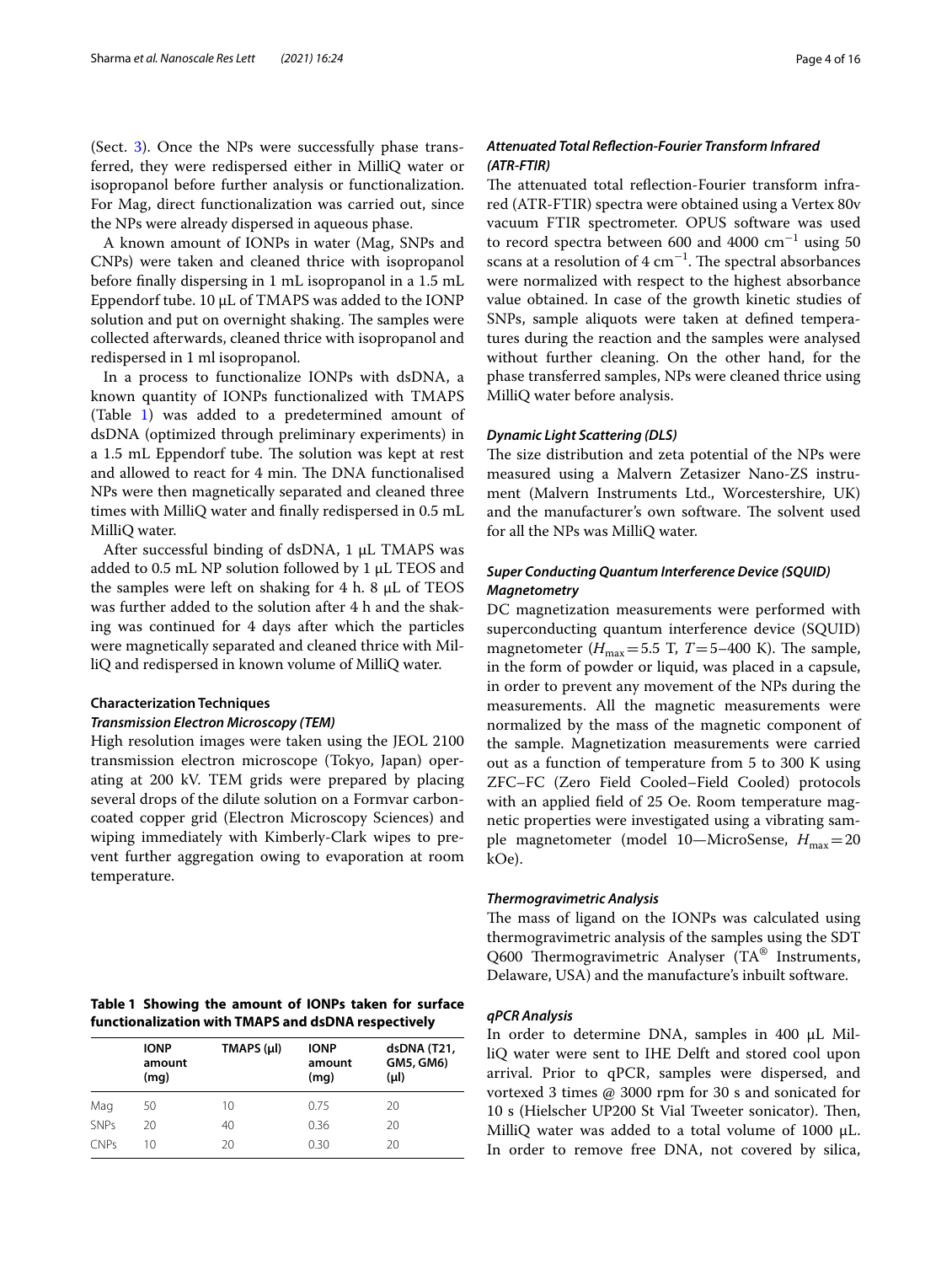1.25 μL commercial bleach was added, and the mixture was vortexed for 15 s. After 1–2 min, the particles were magnetically separated, washed twice with MilliQ water, and finally resuspended in 1 mL MilliQ water. This was the stock solution or D0. From D0, four tenfold dilutions (D1–D4) were prepared and DNA concentrations were determined from the two most dilute samples (D3 and D4). Thereto, 20  $\mu$ L D3 and D4 were taken out and, in order to dissolve particles and release DNA,  $1 \mu L$  of fluoride buffer (2.3 g of (NH<sub>4</sub>)HF<sub>2</sub> and 1.9 gm of NH<sub>4</sub>F in 10 mL water), called Buffered Oxide Etch (BOE) was added and allowed to stand for 10 min. From this,  $4 \mu L$ of D3 or D4 was taken to which 16 μL of PCR mix was added. In case of DNA tracer T21, the PCR mix composed of 2 µL 10X PCR buffer, 0.8 µL MgCl $_2$  buffer, 1 µL dNTP mix, 1 µL Taq polymerase, 10.65 µL DEPC treated water,  $0.125$  µL F-primer and R-primer, and  $0.3$  µL of probe, composed of a FAM fluorophore and a black hole quencher. In case of the other two tracers, again 4 μL of D3 or D4 was taken and 16 µL of PCR mix was added, composed of 15.75 μL KAPA SYBR FAST qPCR Master Mix  $(2X)$  Universal (Kapa Biosystem), 0.125 µL of both F-primer and R-primer. Samples were inserted in a qPCR apparatus (BioRad Mini-Opticon). The protocol of T21 was 3 min at 95 ℃, followed by 40 cycles of a two-step thermal profile (15 s at 95 °C, 60 s at 60 °C). The protocol of the other two tracers was 6 min and 40 s at 95 ℃, followed by 41 cycles of a three-step thermal profile (14 s at 95 °C, 27 s at 58 °C, 25 s at 72 °C).

## <span id="page-4-0"></span>**Results and Discussion**

In order to develop DNA based magnetic tracers for hydrology, three important aspects need to be considered—controlling the size and shape of the magnetic core, protection of the DNA (unique tracer moiety) through robust functionalization procedures and understanding how sequential functionalization influences the magnetic properties of the final tracer particles.

## **Controlling the Particle Size and Shape**

The magnetic cores in the DNA based tracers have been synthesized using co-precipitation and thermal decomposition routes. The IONPs synthesized using co-precipitation are referred to as 'Mag', while the spherical and cubic IONPs synthesised using thermal decomposition of Fe oleate precursor are named as 'SNPs' and 'CNPs' respectively.

Figure [1a](#page-5-0), b show the schematics of the synthesis routes of different IONPs via co-precipitation and thermal decomposition respectively. The ratio of the metal precursor (Iron oleate) to reducing/stabilizing (Na-oleate/ OA ratio) agents influences the size, shape and morphology evolution of the IONPs. The growth of IONPs is governed by the decomposition of iron oleate precursor at high temperatures, which in turn influences the choice of solvent. On the other hand, the size of the NPs is clearly determined by the reaction time, temperature, and concentration [\[31](#page-14-23)]. TEM images in Fig. [1](#page-5-0)c–f, show the evolution of the spherical IONPs as a function of reaction time and reaction temperature. Nucleation starts at temperatures above 300 ℃ via 'burst mechanism' that ends quickly as the reaction enters growth regime and the NPs undergo sustained growth resulting in narrow particle size distribution as reported by others [[32,](#page-15-0) [33](#page-15-1)]. However, we found the presence of some fully formed particles at 250 ℃ (Additional file [1:](#page-13-0) Figure S1a) that we attribute to stochastic growth arising from some premature decomposition of iron oleate resulting from heterogeneous nucleation at surface walls or via creation of pockets of supersaturation.

This burst nucleation along with the rapid increase in the number of particles can be distinctly seen from representative TEM images of the aliquot at the reaction temperature of 310 ℃ (Fig. [1d](#page-5-0)). Subsequently, the rapid consumption of the monomer causes the supersaturation to decrease and only the nuclei bigger than the critical size grow to form final NPs as the reaction time increases up to 320 ℃, after which the reaction is maintained for 45 min. (Fig. [1](#page-5-0)e, f) However, the supersaturation is high enough for diffusion-controlled growth that focuses on narrowing particle size distribution by allowing the smaller particles to grow rapidly compared to the bigger particles, owing to the higher surface energies of the smaller particles. The decrease in polydispersity along with the increase in mean particle size are characteristic of this growth regime and can be seen in Fig. [1](#page-5-0)g. Ostwald ripening may dominate in the later stages of the growth process that acts contrary to the diffusion-controlled growth as it allows bigger particles to grow on the expense of the smaller ones, thereby broadening the particle size distribution (PSD).

To further verify the mechanism discussed above, we have developed a model of particle formation which consists of an instantaneous reaction followed by nucleation and subsequent growth of nuclei (Additional file [1](#page-13-0): Sect. 2). The growth consists of three main mechanisms, namely diffusion-controlled growth, coagulation due to Brownian collisions and Ostwald ripening. The simulation data matches well with the mean of the PSD from the experimental data of SNPs (Additional file [1](#page-13-0): Figure S1b), however the standard deviation of the distribution is being overestimated from the model. We observe that the experimental data matches better (Additional file [1](#page-13-0): Figure S1c) when Ostwald ripening is included in the mechanism. However, such a simplified model with several assumptions (viz. instantaneous reaction, lumped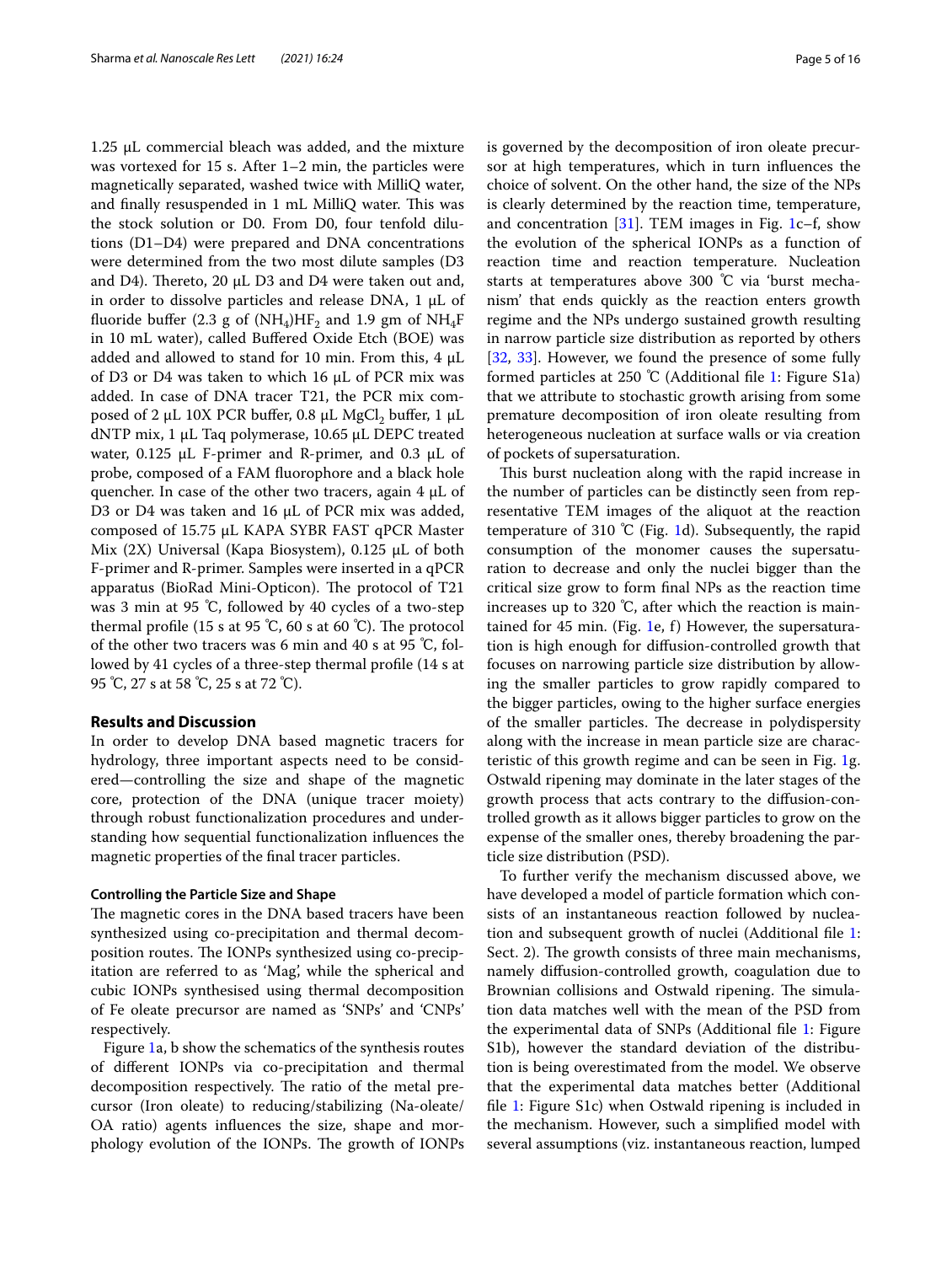

<span id="page-5-0"></span>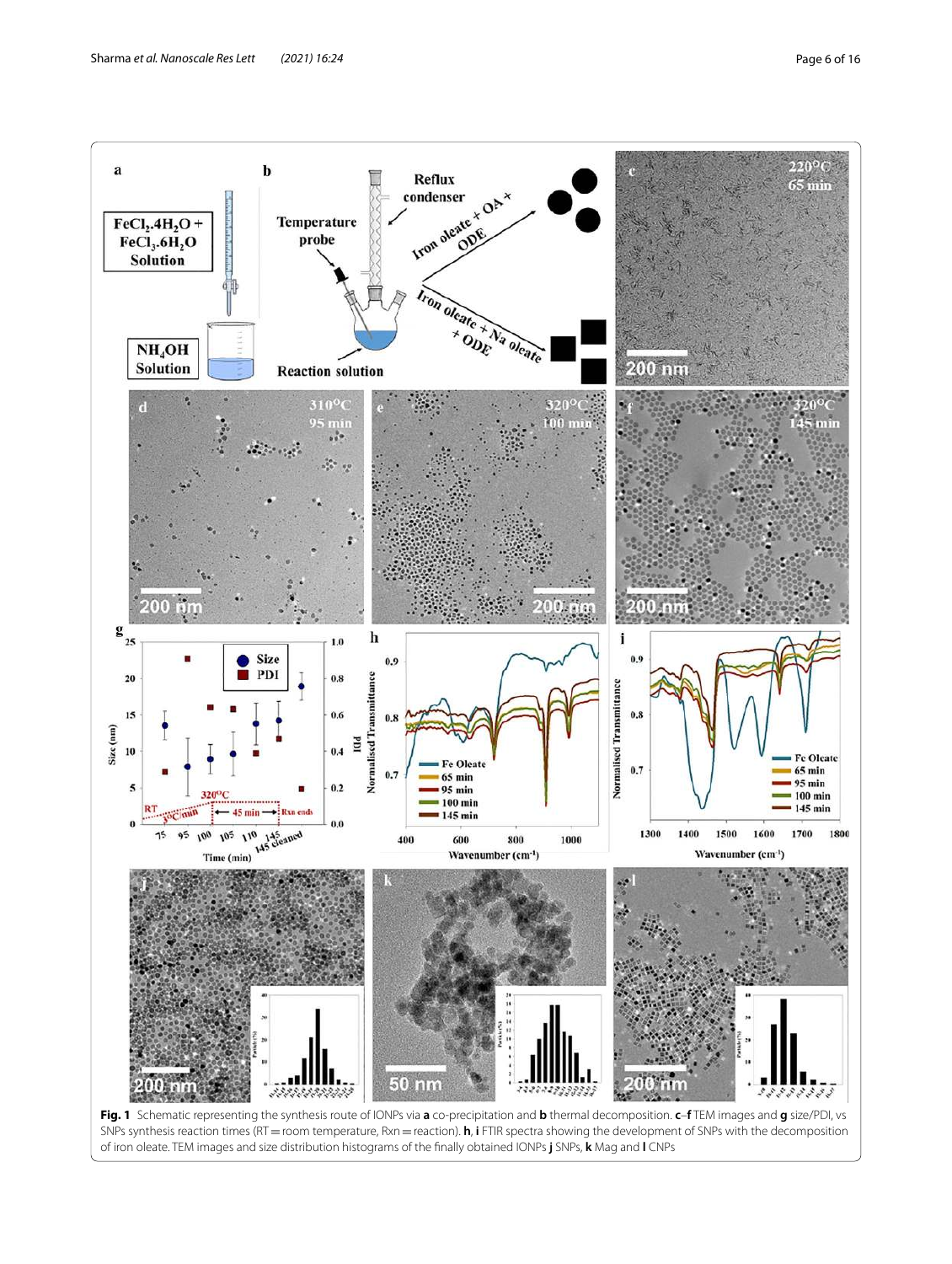coagulation parameter, onset of Ostwald ripening) may not be adequate to capture the entire growth kinetics (Additional file [1](#page-13-0): Sect. 4.1). For this reason, we leave the effect of Ostwald ripening on growth mechanism, as an open question that should be addressed through future experiments and simulations.

A monodisperse particle size distribution of SNPs is obtained as a result of distinct separation of the nucleation and growth regions resulting in final particle size of ~ [1](#page-5-0)4  $\pm$  3 nm [before cleaning (Fig. 1f)] and ~ 19  $\pm$  2 nm [after cleaning  $(Fig. 1j)$  $(Fig. 1j)$  $(Fig. 1j)$ ] [[34\]](#page-15-2). The polydispersity of the particles is seen to decrease as NP size increases with the NPs becoming more spherical with reaction time and achieving a final PDI of  $\sim$  0.2 (Fig. [1](#page-5-0)g). ImageJ software was used to calculate the particle sizes from the TEM images (i.e. Fig. [1c](#page-5-0)–f). 300–1000 particles were analysed per image and the average size and standard deviation of these have been plotted in Fig. [1g](#page-5-0). Further, we investigated the growth mechanism by following the evolution of the FTIR spectra of the reaction aliquots taken out at specific time intervals as shown in Fig. [1](#page-5-0)h, i.

The bands around 1711  $cm^{-1}$  can be attributed to the carbonyl group of the oleic acid (OA) whereas the vibrational frequencies at 1608, 1519, and 1444  $\text{cm}^{-1}$  belong to carboxylate groups, characteristic of the oleate complex (Fig. [1i](#page-5-0)). In addition, the region between 1300 and 1700 cm<sup>−</sup><sup>1</sup> can be used to deduce the carboxylate coordination mode and the presence of these distinctive FTIR bands indicate that the structure of our oleate complex is bidentate as has also been reported by Bronstein et al. [[33\]](#page-15-1). The removal of (OA) surrounding iron oleate starts around 170 ℃ and is followed by decomposition of the first oleate chain at 250 ℃, forming  $\rm Fe^{2+}$  attached to two other oleate chains. Pure metal carboxylates decompose at temperatures near to or higher than 300 ℃ resulting in the formation of thermal free radicals [\[33\]](#page-15-1). The synthesis reaction for generating iron oxide nanocrystals is carried out by heating the solution of iron-oleate complex in a high boiling, long-chain hydrocarbon solvent, 1-octadecene (ODE). The gradual disappearance of the carboxylate peaks as a function of reaction time culminating in complete disappearance at end of reaction, as shown in Fig. [1](#page-5-0)i, stating successful decomposition of the metal-oleate complex, further supports our classical nucleation-growth model comprising burst nucleation and diffusion-controlled growth.

To gain information about the type of iron oxide formed in our system, FTIR of SNPs in the range 400–  $750 \mathrm{~cm}^{-1}$  were analysed (Fig. [1h](#page-5-0)). The absorption bands in the range 400–750  $\text{cm}^{-1}$  are attributed to Fe–O vibration modes. IONPs can exist mainly in different

polymorphs, magnetite (Fe<sub>3</sub>O<sub>4</sub>), hematite (α-Fe<sub>2</sub>O<sub>3</sub>), maghemite ( $\gamma$ -Fe<sub>2</sub>O<sub>3</sub>), as well as others designated as β-Fe<sub>2</sub>O<sub>3</sub> which is rarely found. For Fe<sub>3</sub>O<sub>4</sub>, only one band exists around 574 cm<sup>-1</sup> whereas, two and three bands can be seen for α-Fe<sub>2</sub>O<sub>3</sub> and γ-Fe<sub>2</sub>O<sub>3</sub> in the range 500–700 cm<sup>−</sup><sup>1</sup> respectively. From the XRD pattern (Additional file [1:](#page-13-0) Figure S1d), very broad features are observed confirming the small size of the NPs. Diffractions at  $2\theta$  values around  $30^{\circ}$ ,  $35^{\circ}$ ,  $42^{\circ}$  and  $63^{\circ}$  correspond to the lattice planes {220}, {311}, {400} and {440} respectively, of the cubic spinel z of magnetite [[35,](#page-15-3) [36](#page-15-4)]. It is difficult to make a concrete distinction between the inverse cubic spinel magnetite  $(Fe<sub>3</sub>O<sub>4</sub>)$  and tetragonal maghemite (Fe<sub>2</sub>O<sub>3</sub>) phases from XRD due to their similar crystal structures. Furthermore, presence of maghemite could be attributed to oxidation on exposure to air during NP drying. The broad peak around  $2\theta = 20^{\circ}$ could be due to OA, suggesting the coating of OA on NPs, acting as a stabilizing agent preventing agglomeration [[36\]](#page-15-4).

In the current study, besides the spherical IONPs discussed above (SNPs), two other IONPs were also synthesized, one using co-precipitation route (Mag) and other using the thermal decomposition route in the presence of sodium oleate (instead of OA) resulting in cubic IONPs (CNPs). Figure  $1j-l$  $1j-l$ , show representative TEM images of SNPs, Mag and CNPs respectively with 300 particles analysed for each respectively. Even though the co-precipitation route provides high product purity without unwanted organic solvents and use of high synthesis temperatures, this method produces NPs having a broader size distribution (without stabilizing agent). This is reflected by a higher poly dispersity index (PDI) of 0.24 in comparison to SNPs (PDI =  $0.08$ ) and CNPs (PDI =  $0.09$ ), synthesized via thermal decomposition methods. The higher degree of control of NP size in case of the latter method can primarily be attributed to temporal separation of nucleation and growth windows during the particle formation phase, leading to monodispersity. Further, thermal decomposition helps in controlling the shape of the IONP in the presence of stabilizing ligands (such as sodium oleate) as is reported here and in our previous studies [\[29\]](#page-14-21). Sodium oleate preferentially binds to the {100} facet over {111} preventing growth in that direction, allowing the {111} to grow faster leading to the formation of cube shaped NPs [[37\]](#page-15-5). However, both SNPs and CNPs, being synthesized in organic solvents cannot be directly applied for hydrological applications which require the use of water dispersible tracers, thereby, necessitating phase transfer and subsequent functionalization of SNPs and CNPs.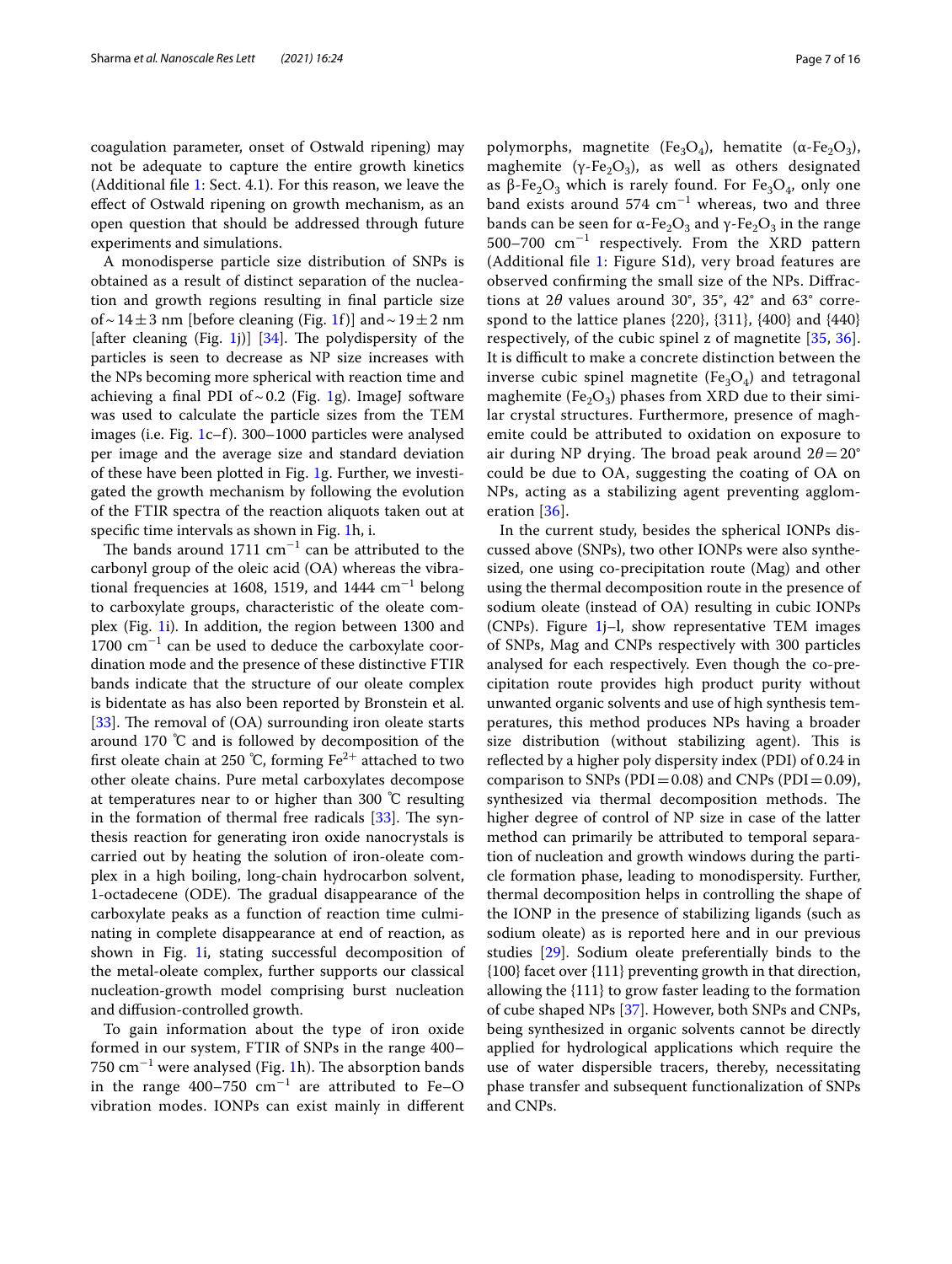## **Phase Transfer and Functionalization of IONPs Phase Transfer**

In an attempt to transfer the SNPs and CNPs synthesized via thermal decomposition from organic solvent to water, functionalization strategies using various ligands are reported here. Table [2](#page-7-0) shows the sizes and zeta potentials of the phase transferred SNPs and CNPs using different ligands. The phase transfer can primarily be achieved using two pathways; partial or complete replacement of the existing hydrophobic ligand with the hydrophilic ligand referred to as 'ligand-ligand exchange', or modification of the existing hydrophobic ligand with a hydrophilic ligand. The choice of ligands has been optimized through preliminary studies (not shown here) with an aim to control the surface charge of the phase-transferred NPs.

Both the NPs are seen to have hydrodynamic diameters, which are at least one order of magnitude higher than their respective TEM particle sizes (SNPs:  $\sim$  19  $\pm$  2 nm; CNPs:  $12 \pm 1$  nm) before phase transfer. This suggests that during the process of functionalization, the ligand forms weak interactions among several NPs, resulting in larger hydrodynamic diameters. The reported functionalization strategies have been shown to be reproducible and robust (Additional file [1:](#page-13-0) Figure S2a and S2b), thereby allowing tunability of the surface functional groups, particle size and surface charge. Further, all the NPs show high electrostatic stabilities represented by high zeta potential values (positive or negative). The relative differences in zeta potentials among the samples reported can be traced back to different particle sizes, ligands, treatment conditions among others.

To further understand the surfaces of our phase transferred NPs and the functionalization mechanism, we performed a series of FTIR studies (Additional file [1:](#page-13-0) Figure S2c and S2d). Na-citrate functionalized SNPs are found to be anionic [\[38](#page-15-6)]. The sharp absorption bands at 1383 and 1584  $\text{cm}^{-1}$  for pure Na-citrate show the stretching of asymmetric and symmetric carbonyl groups  $(C=O)$ respectively. These vibrations are greatly reduced for the Na-citrate functionalised SNPs showing interaction of C=O groups with the surface of SNPs. Concurrently, the absence of characteristic peaks of surface bound OA

<span id="page-7-0"></span>**Table 2 DLS results showing the size and zeta potentials of the different phase transferred SNPs using various ligands**

| Iron precursor | Ligand      | Size (nm)  | Zeta potential (mV) |
|----------------|-------------|------------|---------------------|
| <b>SNPs</b>    | Na-citrate  | $343 + 5$  | $-49.7 + 0.1$       |
|                | <b>CTAB</b> | $364 + 10$ | $32.0 \pm 0.0$      |
|                | <b>TMAH</b> | $495 + 11$ | $-10.0 \pm 2.5$     |
| <b>CNPs</b>    | <b>TMAH</b> | $272 + 20$ | $-38.6 + 2.8$       |

(stretching of asymmetric and symmetric hydrocarbon chains at 2850 and 2923  $cm^{-1}$ ) in the case of SNPs with Na-citrate, further suggest complete replacement of OA. Therefore, ligand-ligand exchange happens whereby a small molecule (Na-citrate) easily displaces longer hydrocarbon chains that of surface bound OA, leading to negative surface charge in water. On the other hand, SNPs functionalized with CTAB are observed to be cationic. The absorbance bands for pure CTAB seen at 942 and 980 cm<sup>-1</sup> depict C-N bond and -CH<sub>3</sub> groups stretching respectively (Additional file [1](#page-13-0): Figure S2c and S2d). For SNPs coated with CTAB, the vibrations at 942 and 980 cm<sup>-1</sup> are highly reduced and shift in comparison to CTAB. This is due to the interaction of the  $N^+$  group with SNPs leading to reduced absorbance of its own C–N bond stretching, confirming SNPs' functionalization with CTAB. Although the intensity of the surface bound OA bands at 2850 and 2923 cm<sup>-1</sup> is reduced, these overlap with CTAB hydrocarbon bands in the same range. Therefore, we believe that chemisorption of CTAB molecules on the SNP surface happens either via complete removal of the surface bound OA or formation of inclusion complexes with OA, characteristic of a quaternary amine, reported in case of other quaternary amines such as α-cyclodextrin [\[38\]](#page-15-6).

Unlike the CTAB functionalized SNPs, for successful binding of negatively charged DNA to the surface of phase transferred IONPs, it is imperative to decorate the surface with positive charges. This is achieved by first phase transferring SNPs and CNPs with TMAH (as described above), and subsequently functionalizing with TMAPS. On the other hand, this phase transfer protocol is not needed for Mag NPs (synthesized via co-precipitation) which are directly functionalized with TMAPS. A schematic representation is shown in Fig. [2](#page-8-0)a.

## **Surface Charge Modification**

Figure [2](#page-8-0)b shows the ATR-FTIR spectra obtained for studying the surface modification of SNPs and CNPs functionalized with THAH and further with TMAPS. The absorbance at 1031 cm<sup>-1</sup> for TMAPS corresponds to the stretching of –Si–O–C– [[39\]](#page-15-7). This vibration is absent in case of both SNPs and CNPs functionalized with TMAH and TMAPS (Fig. [2](#page-8-0)b, c) owing to the interaction of  $-N(CH)_3$  group of TMAH with  $-Si-O-$  of TMAPS during the modification process. Complete removal of OA can be concluded from the disappearance of the asymmetric and symmetric long chain hydrocarbon vibrations of OA at 2850 and 2923  $cm^{-1}$ (Fig. [2b](#page-8-0)). Appearance of a sharp absorbance band at 2972 cm<sup>-1</sup> in case of SNPs functionalized with TMAH and TMAPS (shown in Fig. [2b](#page-8-0)) is due to singly bonded –C–H groups of isopropanol, TMAPS and TMAH.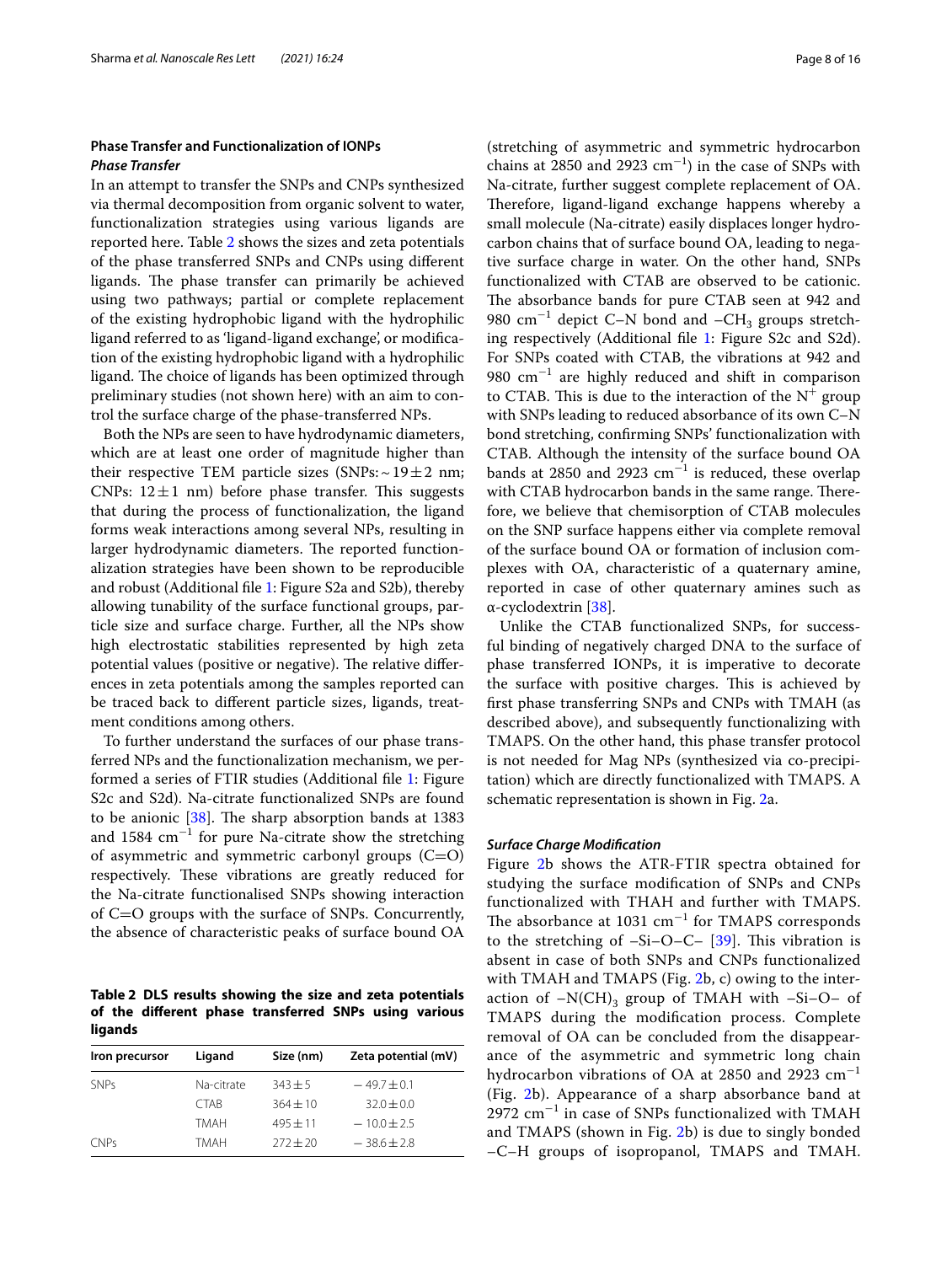<span id="page-8-0"></span>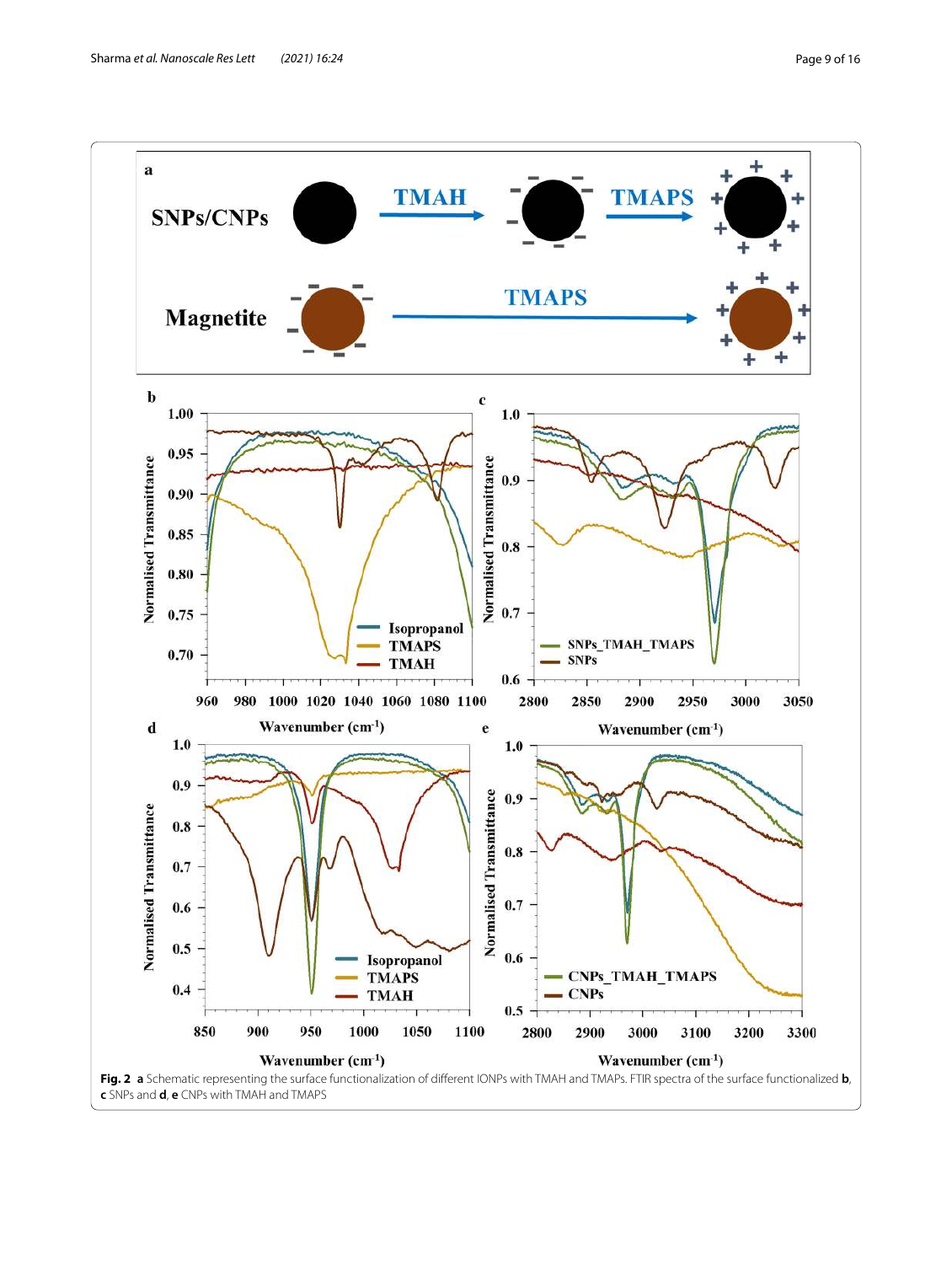The sharp peak seen at  $920 \text{ cm}^{-1}$  for CNPs (Fig. [2d](#page-8-0)) can be attributed to out-of-plane angular deformation of –C–OH of Na-oleate (present on the surface of CNPs) [[40\]](#page-15-8). Complete disappearance of this peak is seen for spectra of CNPs functionalized with TMAH and TMAPS showing removal of Na-oleate which is in sync with phase transferred SNPs (where OA was removed). Other spectral features at 1031 (Fig. [2d](#page-8-0)),  $2876$  $2876$  and  $2972 \text{ cm}^{-1}$  (Fig. 2e) for CNPs functionalized with TMAH and TMAPS have similar characteristics

as of SNPs functionalized with TMAH and TMAPS, showing analogous surface interactions during phase transfer. From the FTIR data, it is however difficult to conclude if TMAPS replaces TMAH completely for either SNPs or CNPs. However, it can be inferred that TMAPS is the outermost ligand providing positive zeta potential after TMAPS coating in case of Mag, SNPs and CNPs as shown in Fig. [3a](#page-9-0), arising from the amine functional group of TMAPS.



<span id="page-9-0"></span>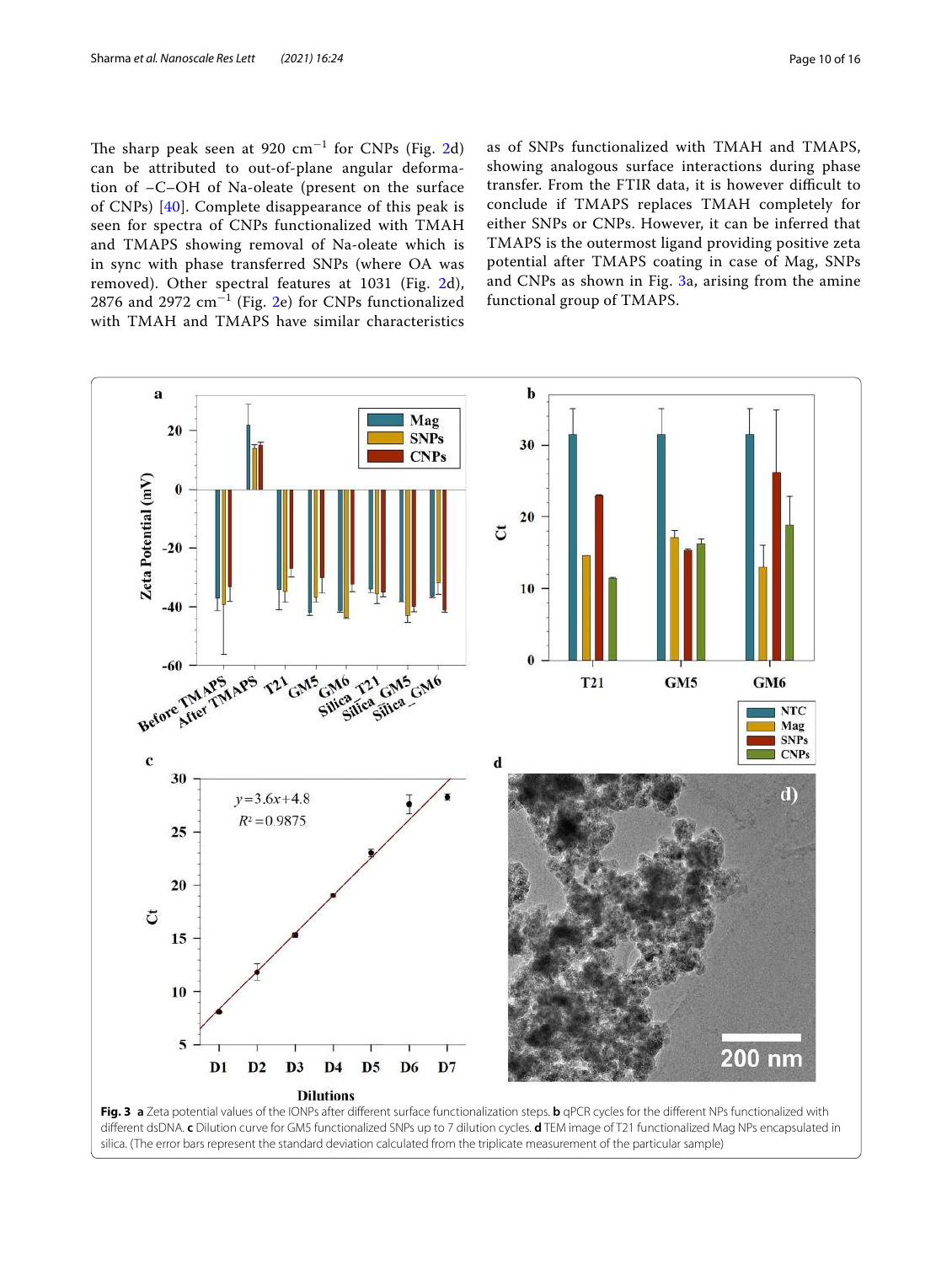## **Silanization and Binding of DNA**

After successful functionalization of the particles yielding in cationic surfaces, the three NPs viz. Mag, SNPs and CNPs were loaded with dsDNA. Figure [3](#page-9-0)a shows the variation in zeta potentials at each surface functionalization step for all the IONPs. TMAPS was successfully bound to the respective NP surface, represented by positive zeta potentials after TMAPS functionalization (Mag:  $21 \pm 7$  mV, SNPs:  $13 \pm 1$  mV, CNPs:  $15 \pm 1$  mV).

With an intent to fabricate tracers, bar-coded with unique dsDNA, we chose three different dsDNA molecules, namely, T21, GM5 and GM6. Charge density mapping between the TMAPS functionalized IONPs and the dsDNA is a precursor to the successful binding of the dsDNA to the IONPs. Through a series of preliminary experiments, we optimized the ratio of NPs to dsDNA to facilitate effective binding. Successful binding of DNA reverses the surface charge of the IONPs in all the cases as reported in Fig. [3](#page-9-0)a. This shows the robustness and adaptability of our protocol to different particle types and different DNA strands. A final coating of silica was carried out after this step to ensure a protective shell around the DNA. The silica coated NPs containing specific dsDNA and specific iron oxide core are all found to have high colloidal stabilities indicated by high zeta potential values (Fig. [3](#page-9-0)a).

In order to assess the dsDNA loads in our tracer particles, qPCR measurements were done after bleaching any surface bound dsDNA. To release the encapsulated DNA, the tracer particles were dissolved in buffered oxide etch—a fluoride buffer, containing  $(NH_4)HF_2$  and  $NH_4F_7$ which has been shown to etch away the silica (shell) and iron oxide (core), without affecting the dsDNA [[14\]](#page-14-10). In addition, the presence of this buffer in the qPCR samples has been previously shown neither to influence the signal to noise ratio nor inhibit the primers during amplification cycles [[14](#page-14-10)]. The cycle threshold (Ct) values obtained from qPCR runs for the respective tracer particles are shown in Fig. [3b](#page-9-0). A lower  $C_t$  value indicates that the fluorescent signal required to cross the threshold (exceed background level) is defined by a smaller number of cycles, in turn representing high DNA concentrations. The presence of large detectable quantities of DNA is therefore verified for all the tracer types, indicated by statistically significant lower  $C_t$  values compared to NTC (negative control). The results shown are for D3 diluted samples (tenfold dilution with each cycle), whereby further proving the applicability of such tracers with high ultrasensitivity and negligible dilution problems. To further substantiate our claim, we performed a dilution series for the SNP tracers functionalized with GM5 as shown in Fig. [3](#page-9-0)c. The PCR efficiency is determined by means of a standard curve involving generating a dilution series of

the concentrated stock solution. This series of samples, with controlled relative amounts of targeted template, is most frequently diluted using tenfold dilution steps that are analysed by qPCR measuring the quantification cycle  $(C_t)$  using standard procedures. An efficiency of 100% follows the assumption of perfect doubling of the number of DNA template molecules in each step of the PCR. The PCR efficiency  $(E)$  can be calculated from the slope of the  $C_t$  versus the logarithm of the target concentrations as follows  $[41]$  $[41]$ :

$$
E = (10^{(1/\text{slope})} - 1) \times 100\% \tag{1}
$$

$$
E = (10^{(1/3.6)} - 1) \times 100\% = 89.6\% \tag{2}
$$

with  $R^2 = 0.9875$ .

Also, D6 and D7 show similar  $C_t$  values that are close to the NTC of the assay. Hence, there could still be some particles left in D7, however, the  $C_t$  value is obscured by the NTC.

Figure [3d](#page-9-0) shows a representative TEM image of T21 functionalized Mag tracers, Although, several Mag NPs can be distinctively seen throughout a mesh of silica, our results show that several Mag NPs are encapsulated within single silica shells. However, how sequential functionalization affects the magnetic properties of IONPs needs to be studied in order to assess their applications in tracer hydrology and subsequent magnetic separation prior to analysis. We report here for the first time an indetail magnetic characterization of our magnetic DNA tracers at each stage of functionalization.

## **Influence of Magnetic Properties upon Functionalization**

Molecular coating can strongly influence magnetic properties of NPs both restoring the bulk saturation magnetization and influencing the local effective magnetic anisotropy, (i.e. coercive field). This effect can be attributed to the influence of different ligands bonded at the IONPs surface that modify electronic structure and then magnetic properties of the NPs [[26,](#page-14-18) [27](#page-14-19), [42\]](#page-15-10). In order to investigate the effect of molecular coating on magnetic properties, field and temperature dependence of magnetization has been investigated on bare magnetite (Mag) and at every stage of functionalization (Mag\_TMAPS, Mag\_DNA and Mag\_Silica) particles. Even though SNPs and CNPs possess higher structural uniformity that might lead to superior magnetic properties, we limit our discussion of magnetic measurements to Mag, as these NPs provide higher saturation magnetization with respect to CNPs ( $M_s$ =39 (3) Am<sup>2</sup> kg<sup>-1</sup>) in our case (Additional file [1:](#page-13-0) Figure S5). In addition, Mag provides the most consistent qPCR results (Fig. [3b](#page-9-0)) across the 3 variants of dsDNA used. Furthermore, studies conducted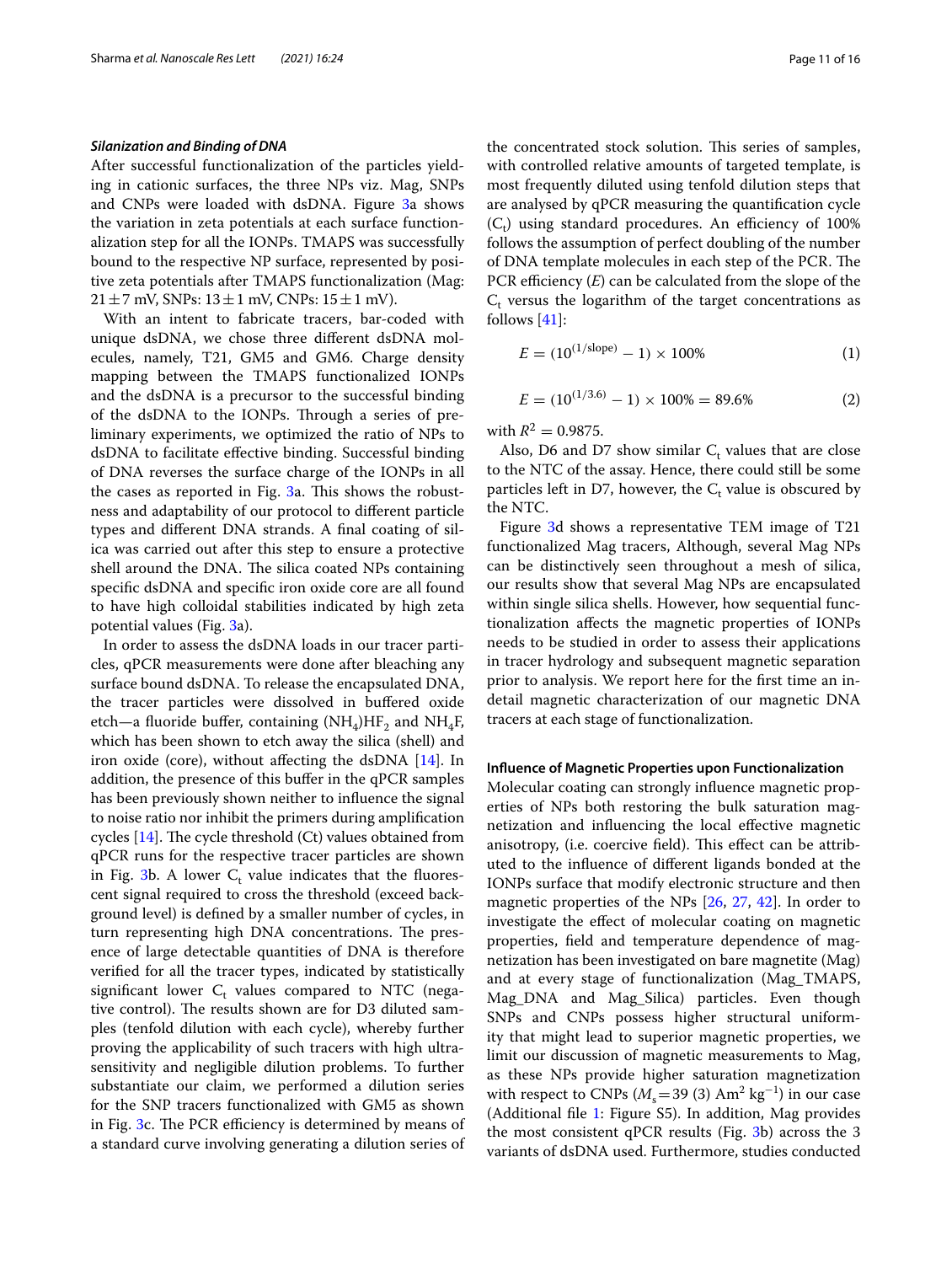on Mag have not shown any magnetic data to stress on the effect of surface functionalization and encapsulation on the magnetic properties of these NPs.

Field dependence of magnetization recorded at 5 K (Fig. [4](#page-12-0)a) indicates that the coating of Mag was successfully achieved without affecting the magnetic characteristics of the magnetic core and both bare sample and coated samples present very close saturation magnetization  $(M<sub>s</sub>)$  values, and coercivity field,  $H<sub>c</sub>$  (inset Fig. [4a](#page-12-0), Table [3](#page-13-1)). *M* vs *H* at 300 K (Fig. [4b](#page-12-0)) shows superparamagnetic behaviour (i.e.  $Mr = 0$  and  $Hc = 0$ ) for all the samples. Thermal dependence of magnetization measured according to zero field cooled (ZFC) and field cooled (FC) protocols in DC field of 25 Oe and in the temperature range of 5–300 K are shown in Fig. [4c](#page-12-0). All the coated samples show comparable magnetic behaviour that are different from bare NP counterparts. In this view, in order to draw a clearer picture, a comparison among Mag and Mag\_Silica particles will be shown as an example and ZFC FC measurements for all the samples is reported in Additional file [1](#page-13-0): (Sect. 4.3). According to ZFC protocol, the sample was at first cooled down from 300 to 5 K in zero field, then a small field of 25 Oe was applied and the data was collected during the warming up from 5 to 300 K. The applied field was maintained as the sample was cooled down again to 5 K and  $M_{EC}$  magnetization was measured during the cooling process. As an example, Fig. [4c](#page-12-0) shows the ZFC–FC of Mag and Mag\_Silica samples. ZFC–FC exhibit a blocking process typical of an ensemble of single-domain magnetic particles with a distribution of blocking temperatures [[43](#page-15-11)]. Both MZFC of Mag and Mag\_Silica sample clearly show a maximum that can be considered proportional to the mean blocking temperature:

$$
T_{\text{max}} = \beta T_B \tag{3}
$$

where  $\beta$  can be considered in the range 1.5–2.5 for log normal size distribution [\[44](#page-15-12)].

Both samples show also irreversibility between FC and ZFC up to quite high temperature. The temperature below this irreversibility is observed  $(T_{irr})$  and can be associated with the blocking of the biggest particles. Looking at values of  $T_{\text{max}}$  and  $T_{\text{irr}}$  (Table [2\)](#page-7-0), it appears clear that all the samples show similar values within experimental errors.

It is worth to note that  $M_{\text{FC}}$  shows temperature independent behaviour at low temperature, suggesting the presence of relevant interparticle interaction among the particles [\[45\]](#page-15-13).

In order to better understand the effect of the molecular coating on the magnetization dynamics of the NPs, the temperature dependence of the difference  $M_{\text{FC}}-M_{\text{ZFC}}$  has been plotted (Fig. [4d](#page-12-0)) ( $M_{\text{FC}}-M_{\text{ZFC}}$  of

the other samples are reported in Additional file [1](#page-13-0): Figure S3a). For a NP ensemble, it can be demonstrated that

$$
M_{\text{TRM}}(H, T, t) = M_{\text{FC}}(H, T, t) - M_{\text{ZFC}}(H, T, t)
$$
  
+ 
$$
M_{\text{IRM}}(H, T, t)
$$
 (4)

where  $M_{\text{IRM}}$  is isothermal remnant magnetization. However, as  $M_{\text{IRM}}$  is negligible in the IONP assemble,  $M_{\text{FC}}-M_{\text{ZFC}}$  can be considered as a good approximation of  $M_{\text{TRM}}$  [[46](#page-15-14), [47](#page-15-15)]. For both samples,  $M_{\text{FC}}-M_{\text{ZFC}}$  shows a decrease with increasing temperature, as expected for an assembly of magnetic monodomain particles. The derivative of  $M_{\text{FC}}-M_{\text{ZFC}}$  (Fig. [4](#page-12-0)e) can be considered as only a rough estimation of the  $\Delta E$ <sub>a</sub> distribution due to the presence of interparticle interactions in our samples. The distribution of magnetic anisotropy energies shows the presence of two maxima centered at around 20 K  $(T_{Low})$  and 100 K  $(T_{high})$  respectively. Following previous detailed investigation of magnetic properties in iron oxides,  $T_{low}$  can be ascribed to the freezing of non-collinear spin present in the particle surface, while  $T_{\text{high}}$  is related to superparamagnetic transition of monodomain particles [\[48–](#page-15-16)[50\]](#page-15-17).

Within the Néel model, the blocking temperature can be defined as the temperature for which the relaxation time is equal to the measuring time of the experimental technique. In a real system of NPs, where a finite size distribution always exists,  $T_B$  is often defined as the temperature at which 50% of the sample is in the superparamagnetic state. The  $T_B$  distribution can be obtained from the  $\Delta E_a$  distribution by evaluating the temperature at which 50% of the particles overcome their anisotropy energy barriers. Blocking temperature for all the samples show equal values within experimental errors, suggesting that molecular coating is not influencing the magnetization dynamics of superspin. It is interesting to observe that data reported in Table [3](#page-13-1) is in good agreement with Eq. [3](#page-11-0): considering the values of  $T_{\text{max}}$  and  $T_{\text{irr}}$ ,  $\beta$  are in the expected range. This suggests that despite interparticle interaction being present between particles, the magnetization dynamics of superspin is governed by magnetic anisotropy of single particles [\[43,](#page-15-11) [51](#page-15-18)].

<span id="page-11-0"></span>In order to shed some light on the interparticle interactions in our samples, the variation of δm versus field at 5 K according to DCD (Direct Current Demagnetization) and IRM (Isothermal Remnant Magnetization) protocols (Additional file [1](#page-13-0): Sect. 4.3), are presented in Fig. [4](#page-12-0)f [\[52](#page-15-19)]. As an example, positive value in δm is an indication of exchange interactions among nanoparticles while negative peak indicates the prevalence of dipolar interactions. Thus, it can be clearly seen from Fig. [4f](#page-12-0), that the dipolar interaction is dominating in our samples, before coating as well. After coating with DNA, a slight, but evident, reduction in the intensity of δm (as absolute value) was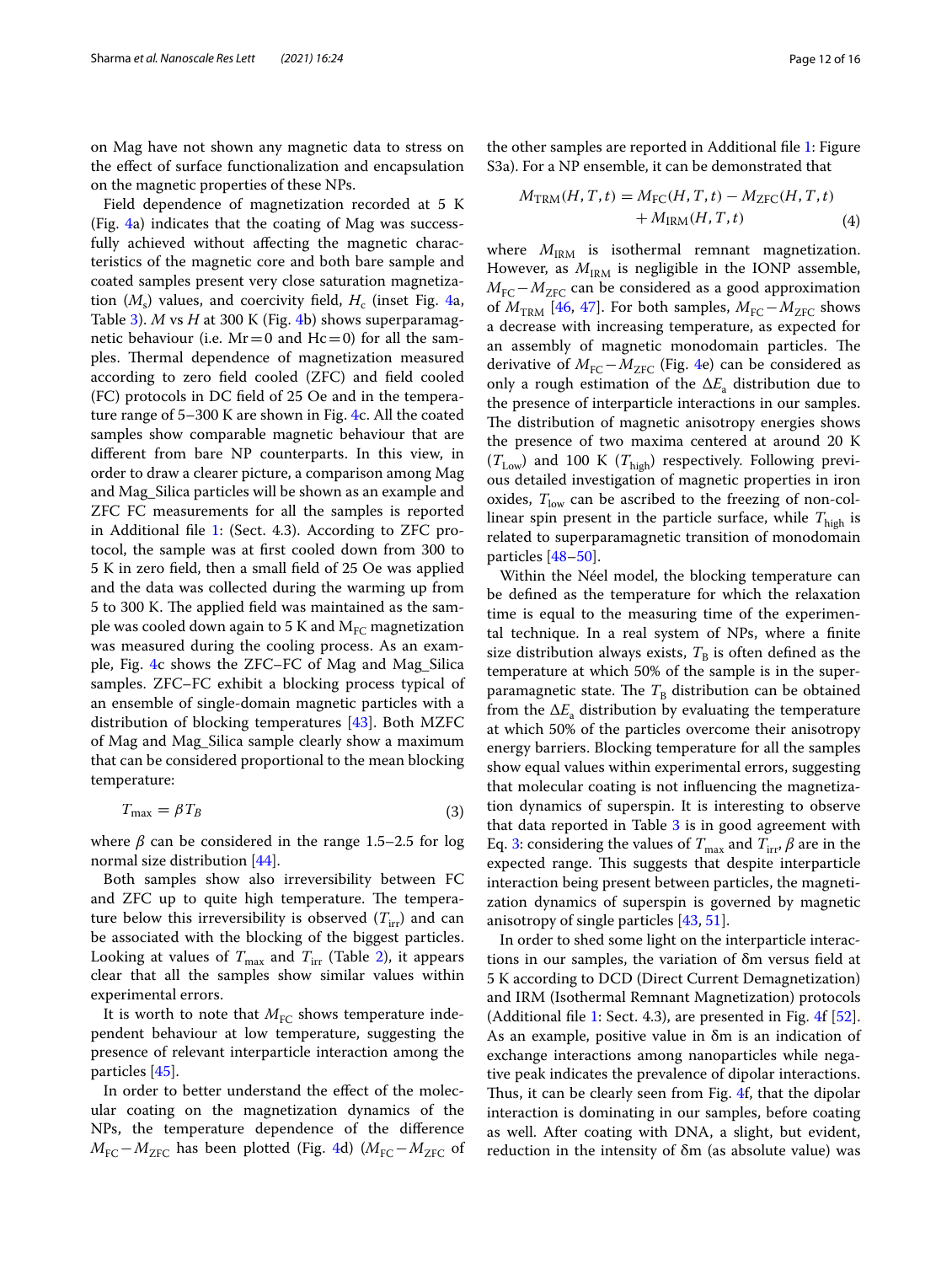<span id="page-12-0"></span>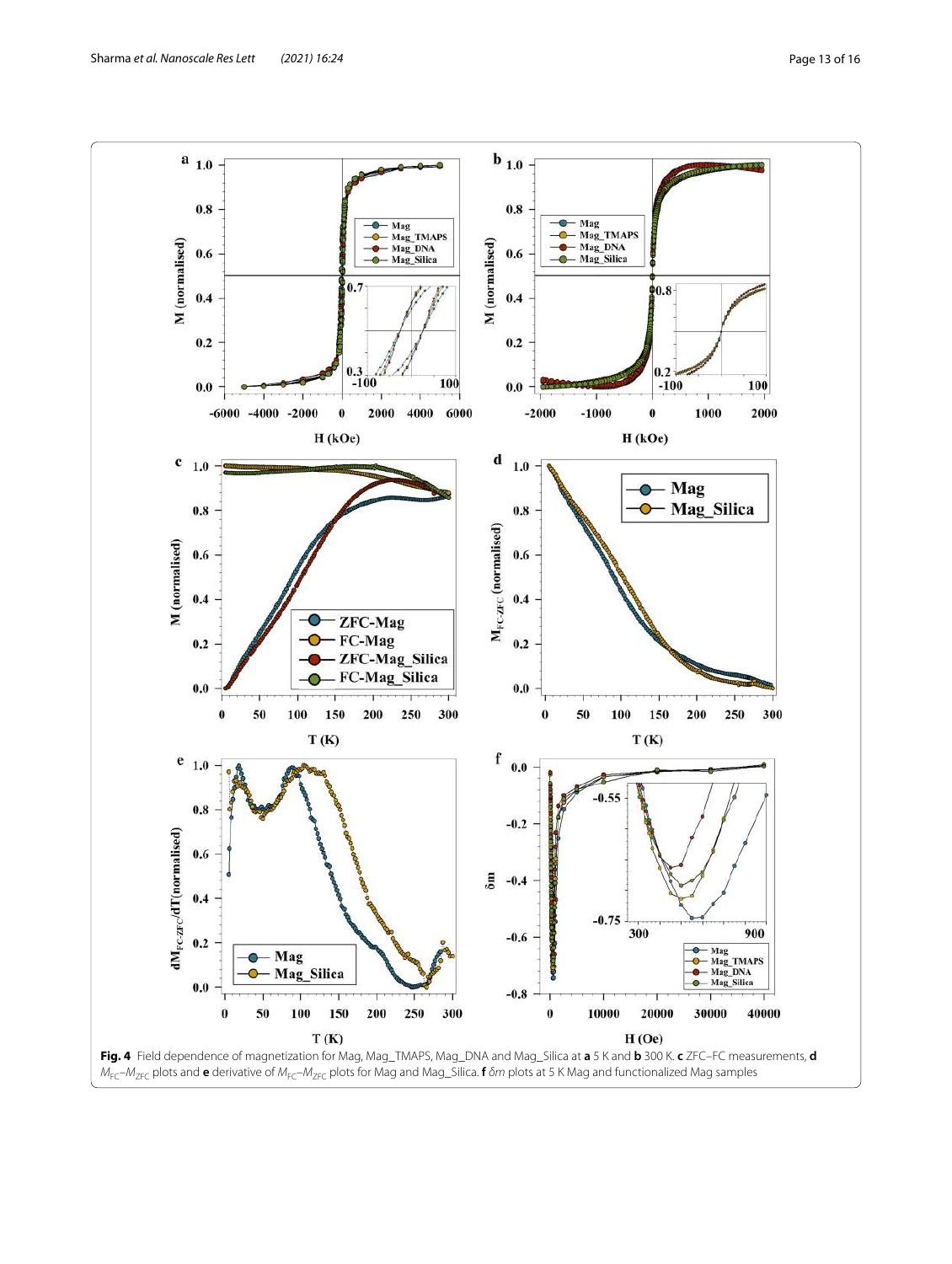<span id="page-13-1"></span>**Table 3 Coercive Field (H<sup>c</sup> ), saturation magnetization at 5 K (M<sup>S</sup> ). Temperature corresponding to the maximum**  in **ZFC** curve  $(T_{max})$ , irreversibility temperature  $(T_{irr})$ , **and blocking temperature (T<sup>B</sup> ). Uncertainties on the last digit are given in parentheses**

| Sample                    | Hc $(Oe)$ Ms 5 K | (emu/g) | $T_{\text{max}}$ (K) $T_{\text{B}}$ (K) |                            | $T_{irr}$ (3%) (K) |
|---------------------------|------------------|---------|-----------------------------------------|----------------------------|--------------------|
| Mag                       | 260 (25) 77 (8)  |         | 228 (22) 90 (9)                         |                            | 283 (28)           |
| Mag_TMAPS 255 (20) 75 (8) |                  |         | 236 (23) 92 (9)                         |                            | 243 (24)           |
| Mag DNA                   | 250 (20) 85 (9)  |         | 202 (20) 92 (9)                         |                            | 207 (20)           |
| Mag Silica                | 200 (20) 83 (9)  |         |                                         | 228 (22) 102 (10) 242 (24) |                    |

observed (inset, Fig. [4](#page-12-0)f). In a sample of randomly distributed nanoparticles with average magnetic moment  $\mu_{\rm p}$ (i.e.  $M_s \times V_p$ ) and average separation d, dipolar energy  $(E_d)$  is approximately, given by

$$
E_{\rm d} \sim \frac{\mu_0 (M_{\rm s} \times V_{\rm p})^2}{4\pi d^3} \tag{5}
$$

where  $\mu_0$  is permeability,  $M_s$  saturation magnetization,  $V_{\rm p}$  volume of nanoparticles,  $d$  is the distance between particles. Considering  $M_{\rm s}$  and  $V_{\rm p}$  equal in all the samples, the observed reduction of dipolar interactions (i.e. dipolar energy) means an increase of interparticle distance, indicating the efficiency for the coating process.

The magnetic properties (i.e. saturation magnetization and magnetic anisotropy) of Mag remain intact after surface functionalization with DNA and encapsulation in silica proving the efficiency of magnetic core and the possibility of magnetic separation of these NPs thereby improving the recovery of the tracer moieties downstream.

## **Conclusion**

Conventional hydrological tracers show limitations due to lack of multiplexed, multipoint tracing and interference of background noise. DNA based tracers eliminate most of these challenges by enabling synthesis of ideally unlimited number of unique tracers that are stable and highly sensitive to detection. Herein, we synthesised DNA based tracers having a magnetic core encapsulated in a protective silica shell. We report for the first time encapsulation of three different types of DNA using three different magnetic cores, thereby showing the uniqueness of the tracers. Superparamagnetic IONPs, with a size range of 10–20 nm, were synthesized using the methods of co-precipitation and thermal decomposition for the purpose of producing magnetic hydrological tracers. The surface of the IONPs were functionalized using different ligands such as CTAB, Na-citrate, TMAH and TMAPS, thus, providing different surface functionalities and

surface charges to IONPs. The functionalized nanoparticles show high stability denoted by high zeta potential values, above > 30 mV (CTAB) and <  $-$  30 mV (Na-citrate and TMAH). Spherical and cube shaped IONPs, synthesized via co-precipitation or thermal decomposition routes, were thereafter successfully functionalized with three different dsDNA (T21, GM5 and GM6) followed by encapsulation in silica shell. The effect of surface functionalization of IONPs on the physicochemical properties and especially magnetic properties of IONPs was investigated. In the latter context, we track for the first time, the effect of functionalization on the magnetic properties. It was observed that the magnetic core retained most of its magnetic properties even after encapsulation in silica. Successful DNA binding to the IONPs was verified using qPCR for all the different magnetic cores and the three different dsDNAs studied herein. Our results show robust and repeatable synthesis and functionalization protocols capable of producing magnetic tracers with unique DNA tags that retain relevant magnetic properties of the cores even after silica encapsulation. The tracers show detection at extremely low concentrations, thereby proving their non-susceptibility to dilution effects under application conditions. These tracers will pave the path for monitoring several hydrological processes, currently limited by the availability of multiple unique tracers. Further, the use of DNA as a tag is a precursor to ultra-high sensitivity in detection and the magnetic core will facilitate easy separation of tracers after applications downstream.

## **Supplementary Information**

The online version contains supplementary material available at https://doi. org/10.1186/s11671-021-03483-5.

<span id="page-13-0"></span>**Additional file 1:** Supporting information.

#### **Abbreviations**

qPCR: Quantitative polymerase chain reaction; PAA: Polyamidoamine; PEG: Poly(ethylene) glycol; NPs: Nanoparticles; IONPs: Iron oxide nanoparticles; PLA: Polylactic acid; TMAH: Tetra methyl ammonium hydroxide; CTAB: Hexadecyltrimethylammonium bromide; ODE: 1-Octadecene; OA: Oleic acid; TEOS: Tetraethyl orthosilicate; TMAPS: Trimethoxysilylpropyl-N,N,N-trimethylammonium chloride; Mag: Magnetite NPs synthesised by co-precipitation; SNPs: Iron oleate: spheres; CNPs: Iron oleate: cubes; TEM: Transmission electron microscopy; FTIR: Fourier transform infrared; PSD: Particle size distribution; DLS: Dynamic light scattering; SQUID: Super conducting quantum interference device; XRD: X-ray diffraction; ZFC–FC: Zero field cooled–field cooled; BOE: Buffered oxide etch.

#### **Acknowledgements**

We thank Prof. Mari-Ann Einarsrud (NTNU) and the Functional Materials and Materials Chemistry (FACET) group for all the valuable insights and discussions. We thank Assoc. Prof. Thom Bogaard as well as the Water Tagging Project team for their inputs and fruitful scientific discussions. Financial support was provided by the Netherlands Organisation for Scientific Research (NWO) Grant STW14515 Water Tagging. The authors would like to thank NorFab for the financial support in connection to the use of NTNU Nanolab and the Faculty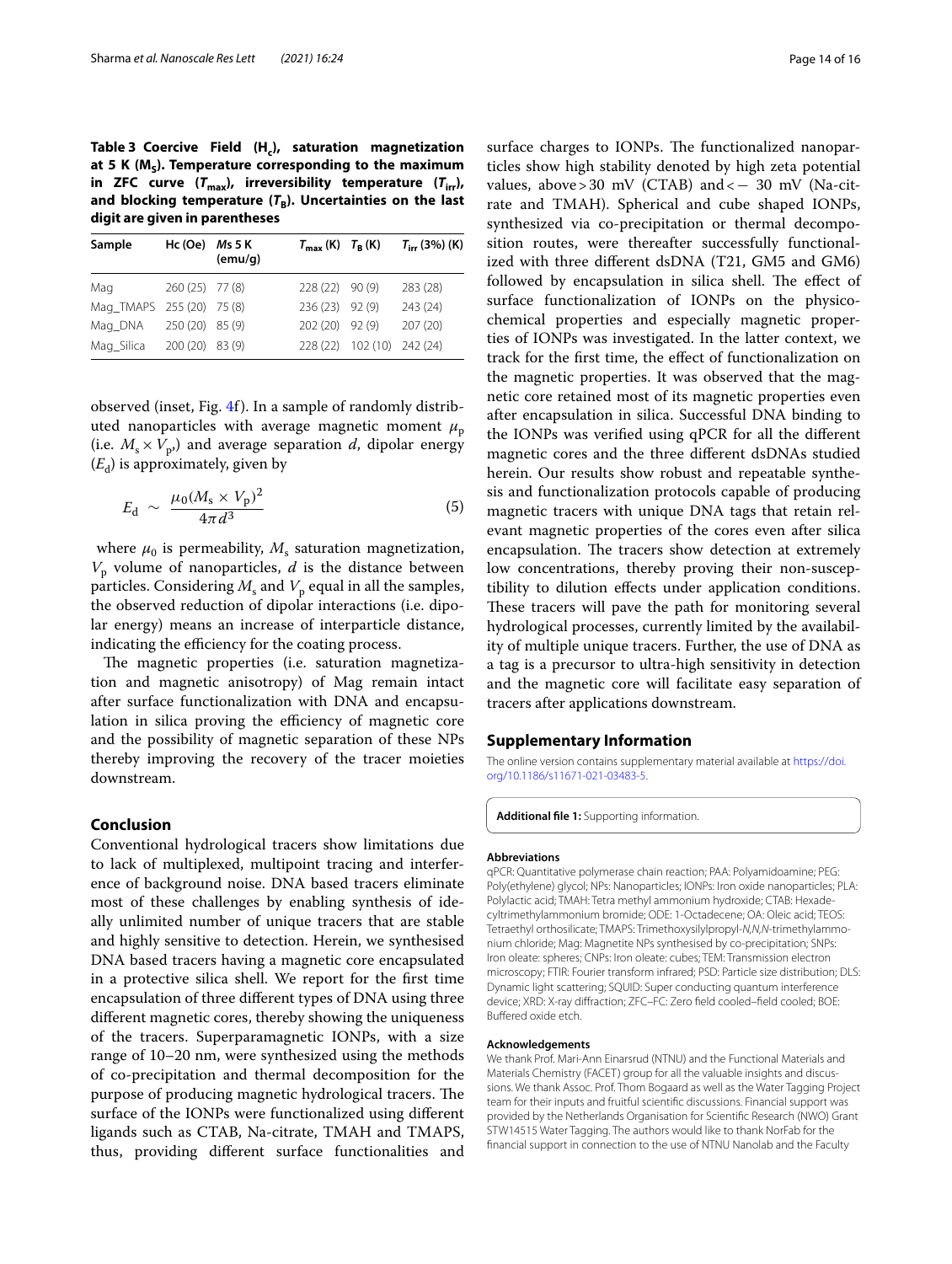of Natural Sciences and Technology, NTNU, for the financial support. We thank the Department of Material Sciences and Engineering (NTNU), NORTEM/ Gemini Centre (NTNU) and Nanolab (NTNU), for all their financial, technical and laboratory support.

#### **Authors' Contributions**

All of the tracer synthesis and functionalization experiments, starting from the iron oxide NPs, their functionalization and surface modification with different ligands, DNA and silica, have been performed at the Norwegian University of Science and Technology, Norway. The applicability qPCR tests of the tracers have been conducted at the IHE Delft Institute for Water Education, Netherlands, whereas, the magnetic characterization studies have been done at the Università di Genova, Italy. Simulations of the growth kinetics have been done at Indian Institute of Technology Bombay, India. Study Concepts: SB, AS, JWP. Study Design: SB, JWP. Literature Research: AS, AB, SB. Data Acquisition: AS, AB, JWP, SB, SS, NB, DP. Data Analysis/Interpretation: SB, AS, JWP, SS, NB, DP. Statistical Analysis: AB, AS, SB, NB. Manuscript Preparation:AS, SB, AB, JWP, SS, NB, DP. Manuscript Revisions: AS, SB. All authors read and approved the final manuscript.

#### **Funding**

The authors received no specific funding for this work.

#### **Availability of Data and Supporting Materials**

All additional and relevant data can be found with the Supporting Information.

#### **Competing Interests**

The authors declare that they have no competing interests.

#### **Author details**

<sup>1</sup> Department of Materials Science and Engineering, Norwegian University of Science and Technology (NTNU), 7491 Trondheim, Norway.<sup>2</sup> Department of Water Science and Engineering, IHE Delft Institute for Water Education, PO Box 3015, Delft, The Netherlands. <sup>3</sup> Dipartimento di Chimica e Chimica Industriale, Università di Genova, Genoa, Italy. <sup>4</sup> Istituto di Struttura della Materia – CNR, Area della Ricerca di Roma1, 00015 Monterotondo Scalo, RM, Italy.<sup>5</sup> Department of Chemical Engineering, Indian Institute of Technology Jodhpur, Jodhpur 342037, India. <sup>6</sup> Department of Water Management, Delft University of Technology, PO Box 5048, 2600 GA Delft, The Netherlands. <sup>7</sup> Department of Chemical Engineering, Norwegian University of Science and Technology (NTNU), 7491 Trondheim, Norway.

### Received: 26 September 2020 Accepted: 18 January 2021 Published online: 06 February 2021

#### **References**

- <span id="page-14-0"></span> 1. Leibundgut C, Maloszewski P, Külls C (2011) Tracers in hydrology. John Wiley, New York
- <span id="page-14-1"></span>2. Wilderer PA (2010) Treatise on water science. Newnes, Oxford
- <span id="page-14-2"></span> 3. Abbott BW, Baranov V, Mendoza-Lera C, Nikolakopoulou M, Harjung A, Kolbe T, Balasubramanian MN, Vaessen TN, Ciocca F, Campeau A (2016) Using multi-tracer inference to move beyond single-catchment ecohydrology. Earth Sci Rev 160:19–42
- <span id="page-14-3"></span> 4. Puddu M, Paunescu D, Stark WJ, Grass RN (2014) Magnetically recoverable, thermostable, hydrophobic DNA/silica encapsulates and their application as invisible oil tags. ACS Nano 8(3):2677–2685
- 5. Liao R, Yang P, Wu W, Luo D, Yang D (2018) A DNA tracer system for hydrological environment investigations. Environ Sci Technol 52(4):1695–1703
- 6. Kittilä A, Jalali M, Evans KF, Willmann M, Saar MO, Kong XZ (2019) Field comparison of DNA-labeled nanoparticle and solute tracer transport in a fractured crystalline rock. Water Resour Res 55(8):6577–6595
- <span id="page-14-4"></span> 7. Liao R, Zhang J, Li T, Luo D, Yang D (2020) Biopolymer/plasmid DNA microspheres as tracers for multiplexed hydrological investigation. Chem Eng J 401:126035
- <span id="page-14-5"></span>Wages Jr J (2005) Polymerase chain reaction. In: Encyclopedia of analytical science, p 243. ISBN 978-0-12-369397-6. https://www.sciencedirect. com/referencework/9780123693976/encyclopedia-of-analytical-scien [ce#book-info](https://www.sciencedirect.com/referencework/9780123693976/encyclopedia-of-analytical-science#book-info)
- <span id="page-14-6"></span> 9. Mano J, Hatano S, Futo S, Yoshii J, Nakae H, Naito S, Takabatake R, Kitta K (2014) Development of a reference material of a single DNA molecule for the quality control of PCR testing. Anal Chem 86(17):8621–8627
- <span id="page-14-7"></span> 10. Foppen JW, Seopa J, Bakobie N, Bogaard T (2013) Development of a methodology for the application of synthetic DNA in stream tracer injection experiments. Water Resour Res 49(9):5369–5380
- 11. Foppen JW, Orup C, Adell R, Poulalion V, Uhlenbrook S (2011) Using multiple artificial DNA tracers in hydrology. Hydrol Process 25(19):3101–3106
- <span id="page-14-8"></span> 12. Sharma AN, Luo D, Walter MT (2012) Hydrological tracers using nanobiotechnology: proof of concept. Environ Sci Technol 46(16):8928–8936
- <span id="page-14-9"></span> 13. Rackstraw BJ, Stolnik S, Davis SS, Bignotti F, Garnett MC (2002) Development of multicomponent DNA delivery systems based upon poly (amidoamine)–PEG co-polymers. Biochim Biophys Acta (BBA) Gene Struct Exp 1576(3):269–286
- <span id="page-14-10"></span> 14. Paunescu D, Puddu M, Soellner JO, Stoessel PR, Grass RN (2013) Reversible DNA encapsulation in silica to produce ROS-resistant and heat-resistant synthetic DNA'fossils'. Nat Protoc 8(12):2440
- <span id="page-14-11"></span> 15. Grass RN, Schälchli J, Paunescu D, Soellner JO, Kaegi R, Stark WJ (2014) Tracking trace amounts of submicrometer silica particles in wastewaters and activated sludge using silica-encapsulated DNA barcodes. Environ Sci Technol Lett 1(12):484–489
- <span id="page-14-12"></span> 16. Sun S, Zeng H (2002) Size-controlled synthesis of magnetite nanoparticles. J Am Chem Soc 124(28):8204–8205
- 17. Baaziz W, Pichon BP, Fleutot S, Liu Y, Lefevre C, Greneche J-M, Toumi M, Mhiri T, Begin-Colin S (2014) Magnetic iron oxide nanoparticles: reproducible tuning of the size and nanosized-dependent composition, defects, and spin canting. J Phys Chem C 118(7):3795–3810
- 18. Park J, An K, Hwang Y, Park J-G, Noh H-J, Kim J-Y, Park J-H, Hwang N-M, Hyeon T (2004) Ultra-large-scale syntheses of monodisperse nanocrystals. Nat Mater 3(12):891–895
- <span id="page-14-13"></span> 19. Hyeon T, Lee SS, Park J, Chung Y, Na HB (2001) Synthesis of highly crystalline and monodisperse maghemite nanocrystallites without a sizeselection process. J Am Chem Soc 123(51):12798–12801
- <span id="page-14-14"></span> 20. Colombo M, Carregal-Romero S, Casula MF, Gutiérrez L, Morales MP, Böhm IB, Heverhagen JT, Prosperi D, Parak WJ (2012) Biological applications of magnetic nanoparticles. Chem Soc Rev 41(11):4306–4334
- 21. Laurent S, Forge D, Port M, Roch A, Robic C, Vander Elst L, Muller RN (2008) Magnetic iron oxide nanoparticles: synthesis, stabilization, vectorization, physicochemical characterizations, and biological applications. Chem Rev 108(6):2064–2110
- <span id="page-14-15"></span> 22. Zhao S, Yu X, Qian Y, Chen W, Shen J (2020) Multifunctional magnetic iron oxide nanoparticles: an advanced platform for cancer theranostics. Theranostics 10(14):6278
- <span id="page-14-16"></span> 23. Guardia P, Pérez N, Labarta A, Batlle X (2010) Controlled synthesis of iron oxide nanoparticles over a wide size range. Langmuir 26(8):5843–5847
- 24. Peeters K, Lespes G, Zuliani T, Ščančar J, Milačič R (2016) The fate of iron nanoparticles in environmental waters treated with nanoscale zerovalent iron, FeONPs and Fe<sub>3</sub>O<sub>4</sub>NPs. Water Res 94:315-327
- <span id="page-14-17"></span> 25. Kim J, Kim HS, Lee N, Kim T, Kim H, Yu T, Song IC, Moon WK, Hyeon T (2008) Multifunctional uniform nanoparticles composed of a magnetite nanocrystal core and a mesoporous silica shell for magnetic resonance and fluorescence imaging and for drug delivery. Angew Chem Int Ed 47(44):8438–8441
- <span id="page-14-18"></span> 26. Vasilakaki M, Ntallis N, Yaacoub N, Muscas G, Peddis D, Trohidou K (2018) Optimising the magnetic performance of Co ferrite nanoparticles via organic ligand capping. Nanoscale 10(45):21244–21253
- <span id="page-14-19"></span> 27. Tanaka Y, Saita S, Maenosono S (2008) Influence of surface ligands on saturation magnetization of FePt nanoparticles. Appl Phys Lett 92(9):093117
- <span id="page-14-20"></span> 28. Momtazi L, Bagherifam S, Singh G, Hofgaard A, Hakkarainen M, Glomm WR, Roos N, Mælandsmo GM, Griffiths G, Nyström B (2014) Synthesis, characterization, and cellular uptake of magnetic nanocarriers for cancer drug delivery. J Colloid Interface Sci 433:76–85
- <span id="page-14-21"></span> 29. Singh G, Chan H, Udayabhaskararao T, Gelman E, Peddis D, Baskin A, Leitus G, Král P, Klajn R (2015) Magnetic field-induced self-assembly of iron oxide nanocubes. Faraday Discuss 181:403–421
- <span id="page-14-22"></span> 30. Bachhar N, Bandyopadhyaya R (2016) Role of coating agent in iron oxide nanoparticle formation in an aqueous dispersion: experiments and simulation. J Colloid Interface Sci 464:254–263
- <span id="page-14-23"></span> 31. Situ-Loewenstein SF, Wickramasinghe S, Abenojar EC, Erokwu BO, Flask CA, Lee Z, Samia ACS (2018) A novel synthetic route for high-index